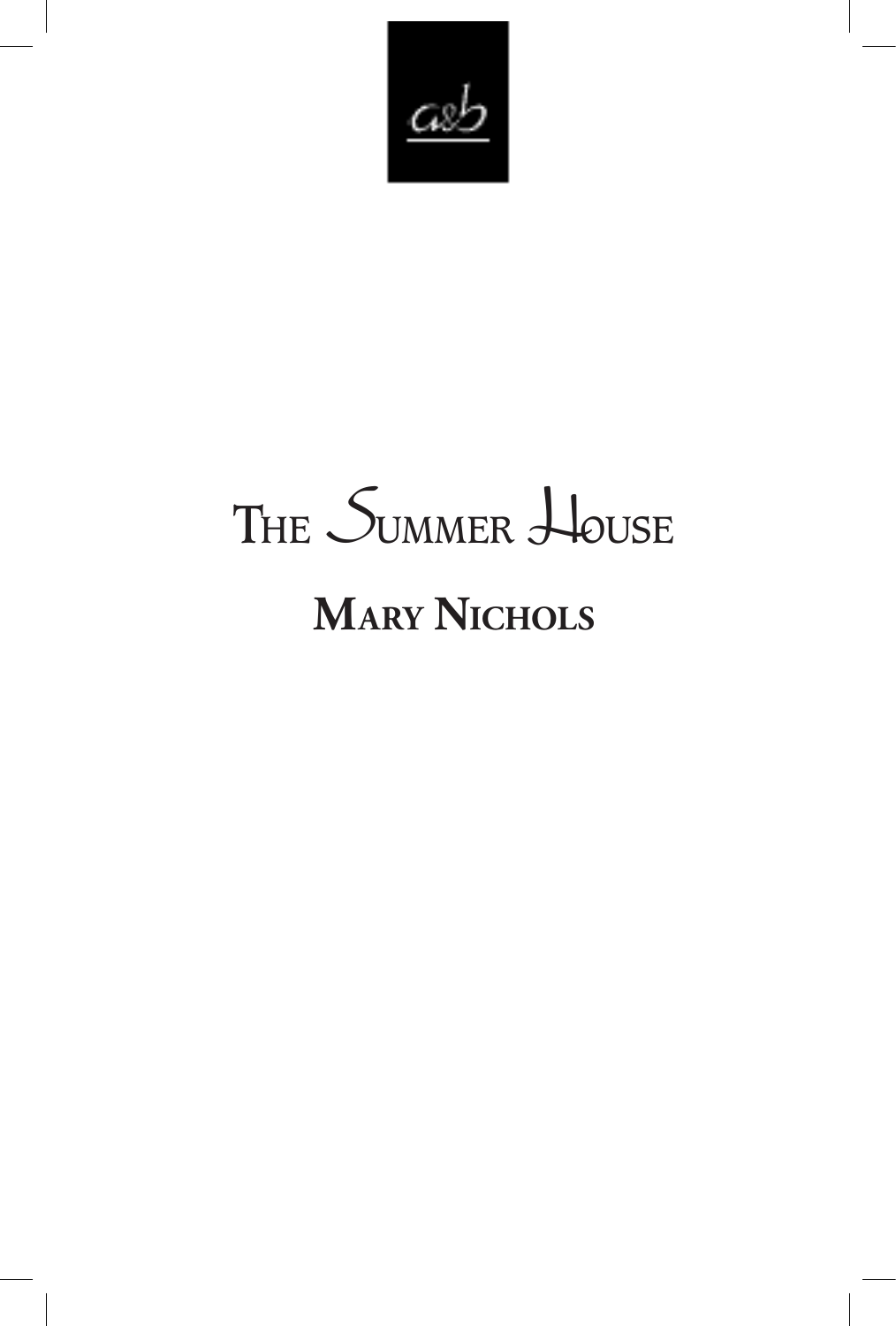**Allison & Busby Limited 13 Charlotte Mews London W1T 4EJ** *www.allisonandbusby.com*

#### **Copyright © 2009 by Mary Nichols**

**The moral right of the author has been asserted.**

*All characters and events in this publication, other than those clearly in the public domain, are fictitious and any resemblance to actual persons, living or dead, is purely coincidental.*

**This book is sold subject to the conditions that it shall not, by way of trade or otherwise, be lent, resold, hired out or otherwise circulated without the publisher's prior written consent in any form of binding or cover other than that in which it is published and without a similar condition being imposed upon the subsequent purchaser.**

**A CIP catalogue record for this book is available from the British Library.**

**Hardcover published in Great Britain in 2009. Paperback first published in 2009 (978-0-7490-0732-4). Reissued in 2011.**

**10 9 8 7 6 5 4 3 2 1**

#### **ISBN 978-0-7490-1029-4**

**Typeset in 11.5/15.5pt Adobe Garamond Pro by Allison & Busby Ltd.**

**The paper used for this Allison & Busby publication has been produced from trees that have been legally sourced from well-managed and credibly certified forests.**

> **Printed and bound in the UK by CPI Bookmarque, Croydon, CR0 4TD**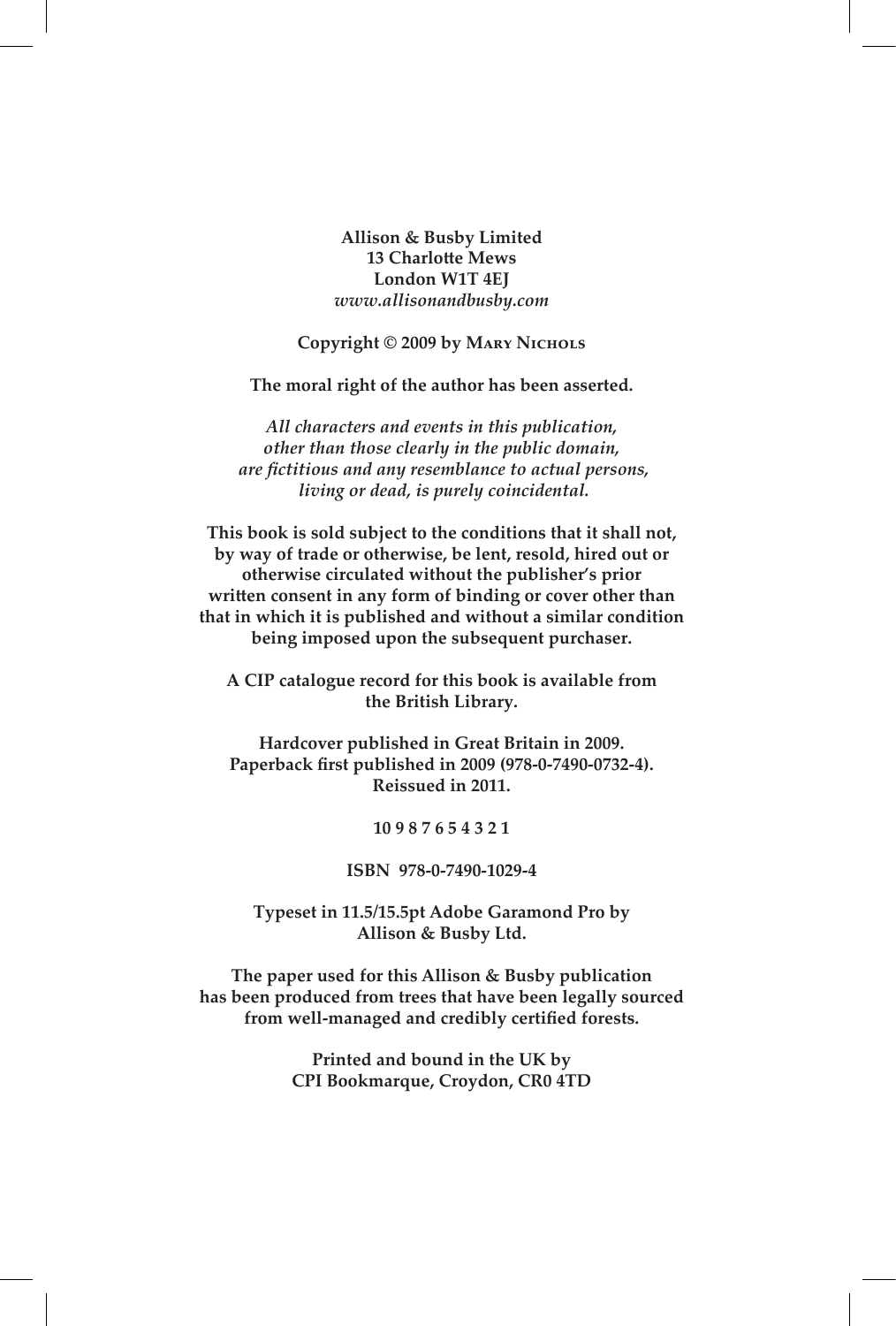## Prologue

### February 1918

Helen saw the car snaking its way up the hill from her bedroom window. She had been standing there for several minutes contemplating the bleak hillside. The peaks still had snow on them and even on the lower slopes there were a few pockets where it had drifted, white against the blue-black of the hills in winter. The car disappeared for a minute behind an outcrop and then reappeared a little nearer. She knew it was her father's Humber, even from that distance. Cars were so few and far between in the Highlands of Scotland, the arrival of one was an event. The inhabitants of the village would make a note of it, wonder who it belonged to, where it was going. It had been like that when Papa brought her here. Her great aunt, Martha, had quickly silenced gossip, let it be known that Helen was staying with her to await the birth of her baby while her husband was away fighting in France. Whether they accepted that, Helen neither knew nor cared.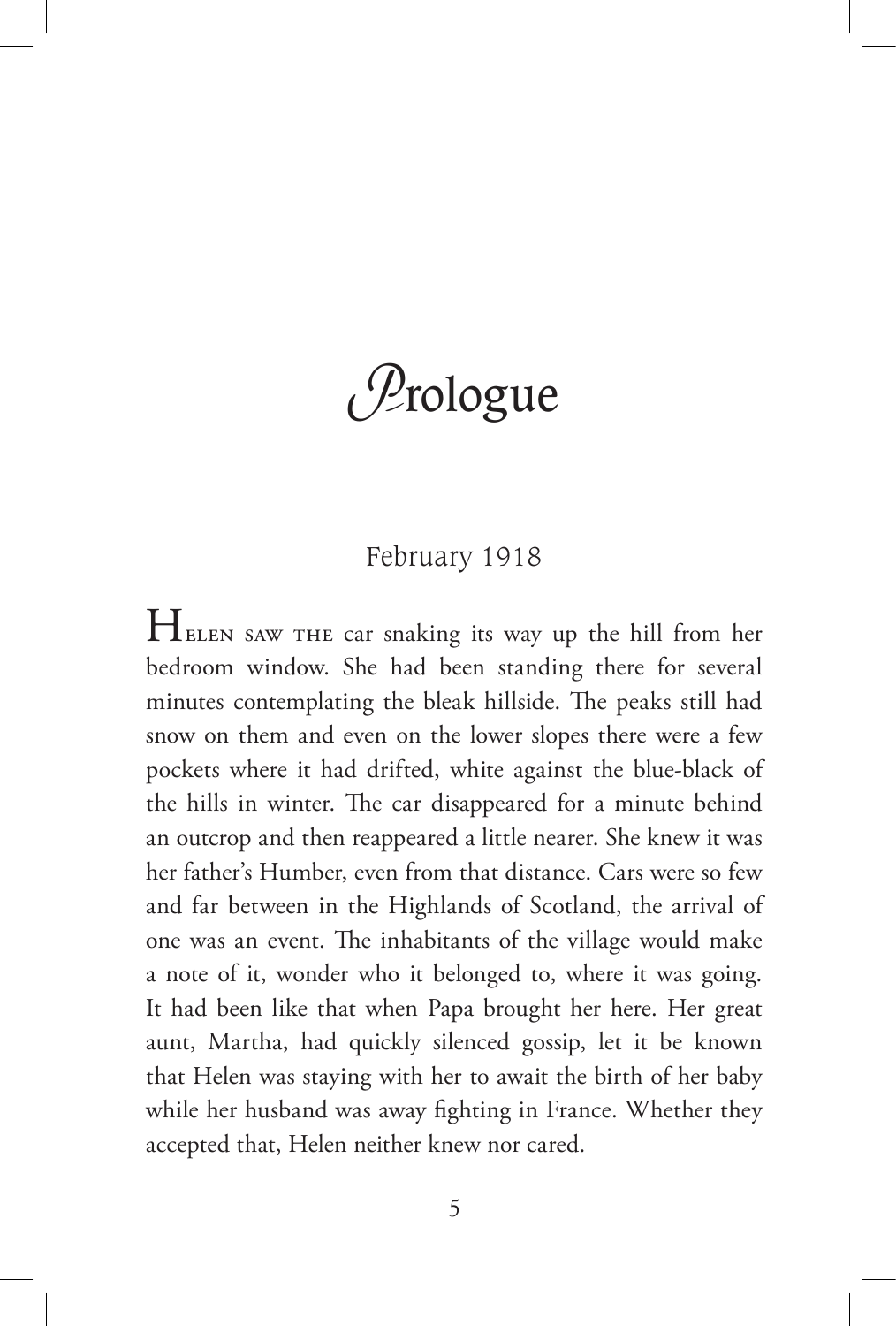It hadn't been too bad at the beginning. Before her bump began to show, she had been allowed to go for walks, to go shopping, to take tea with the vicar and his wife, to dream that Oliver would come and rescue her and everything would be all right again. But as the weeks went by and no letter came from him, she fell into a kind of lethargy, a feeling that it didn't matter what she did, she could not alter anything. 'There, what did I tell you?' Aunt Martha said, not for the first time. 'He's had his fun and now he's left you with the consequences. That's men all over. You didn't really believe all his lies about being in love, did you?' The trouble was she didn't know what to believe and her tears, so copious at the beginning, had all dried up inside her.

No matter how often she went over what had happened, how often she recalled what they had said to each other, she and Oliver, the promises they had made, how safe, almost invulnerable, she felt when she was in his arms, how often she reiterated that Oliver loved her and would stand by her, she could not convince herself any more, let alone Papa and Mama and Great Aunt Martha. They had won.

The car was chugging up the last steep incline now. It would be outside the house in less than a minute and her father would climb out from behind the wheel and come inside. Now her lethargy turned to apprehension. Would he be any less angry, any less obdurate, any less unforgiving than he had been when he left her there? Her father was one of the old school, steeped in class divisions, used to having servants all around him, of shooting and fishing and hunting; of owning most of the village and dictating to its inhabitants, of dictating to her. She had been educated at a girls' boarding school and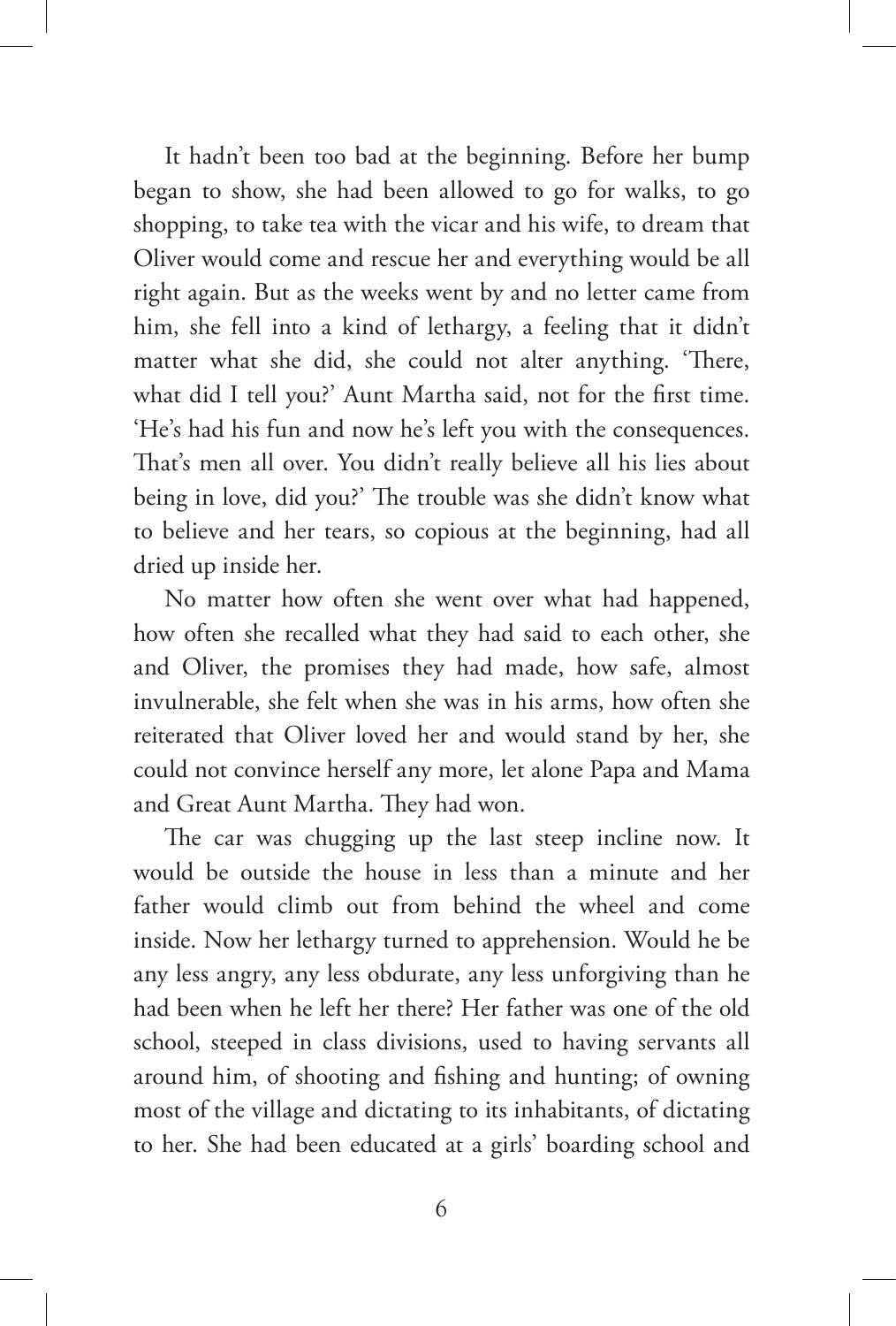a finishing school in Switzerland, then lived at home until a suitable husband could be found for her. Getting a job or doing something useful had not even been considered; daughters of earls did not go out to work and they married young gentleman of their own kind. Looking back, it was strange how she had accepted that so easily.

She turned and looked at the room which had been her prison and her refuge for the last six months. It was a solidly furnished room, matching the solidity of the house: an iron bedstead with brass rails, mahogany wardrobe and chest of drawers, a washstand on which stood a bowl and jug and whose cupboard housed a chamber pot. There was linoleum on the floor and a couple of mats either side of the bed. Compared to the luxury of her room at Beckbridge Hall, with its thick carpet, chintzy covers and bright curtains, it was spartan, but she supposed that was part of her punishment. On the bed lay a packed case. It wasn't large; she hadn't brought much with her, just a couple of dresses, underwear, stockings, nightclothes and toiletries. Her aunt had given her dresses of her own to alter to fit as she grew bigger, black and brown in scratchy wool or stiff taffeta. Apart from the one she was wearing she would not take them away with her.

She heard her father being greeted by her great aunt and decided she had better put in an appearance and left the room. At the top of the stairs she paused and looked down. He was taking off his coat and hat. Handing them to Lisa, her aunt's only indoor servant, he looked up and saw her. Perhaps he had not been prepared for the size of her, but he did nothing to hide the disgust on his face.

She came downstairs slowly, hanging onto the banister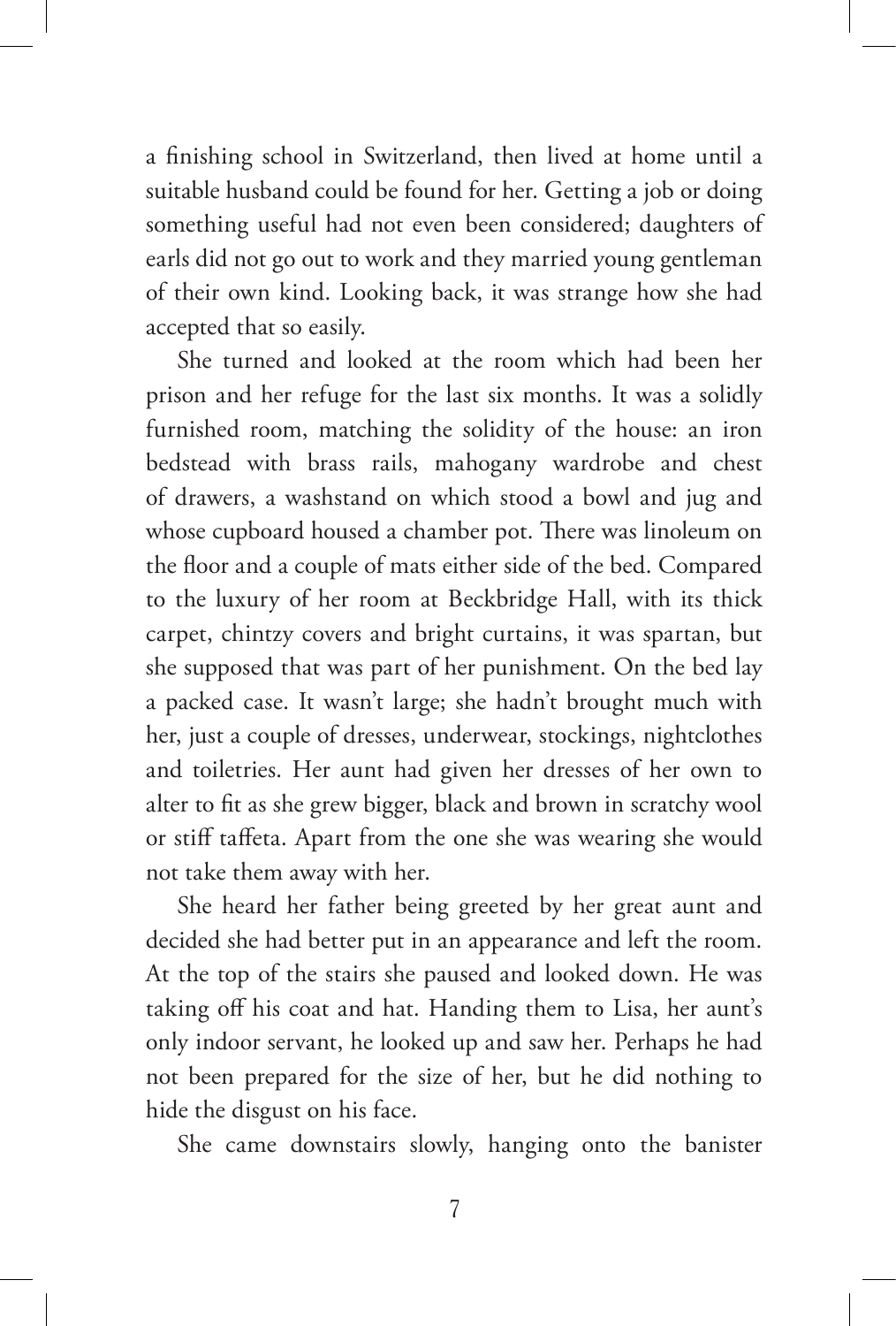and watching her feet, which had almost disappeared beneath the bump of her abdomen. At the bottom she looked up at him. He was tall, his bearing aristocratic, his suit impeccably tailored. His hair was greying at the temples and his moustache was already white. Had it been like that six months before? His grey eyes, she noted, were cold. 'Papa. Did you have a good journey?'

He looked her up and down. 'It was damned tiresome. Are you ready to go?'

'Yes, Papa.' He had driven himself the whole way and she knew why. Having his chauffeur drive him up would have been easier, but servants talk and the whole object of the exercise had been secrecy. No one in Beckbridge, no one among their acquaintances, none of their relatives must ever learn of Helen's shame.

'I've arranged an early lunch,' Great Aunt said, leading the way into the drawing room, where a fire burnt. The drawing room and the dining room were the only rooms allowed a fire, however cold the weather, except the kitchen, of course, which was Lisa's domain. Helen had often woken to find a tracery of frost on the inside of her bedroom window.

'Good. You will forgive me for not staying, but it is a long drive. I want to get as far as Edinburgh tonight, if I can. No sense in dawdling.'

No sense at all, Helen thought, but wondered where he was taking her. Not home, not with that bump in front of her to advertise that she was heavily pregnant.

They went into the dining room and Lisa brought in the dishes. Helen ate for the sake of her baby, but the food had no taste. She was glad when the silent meal was over and it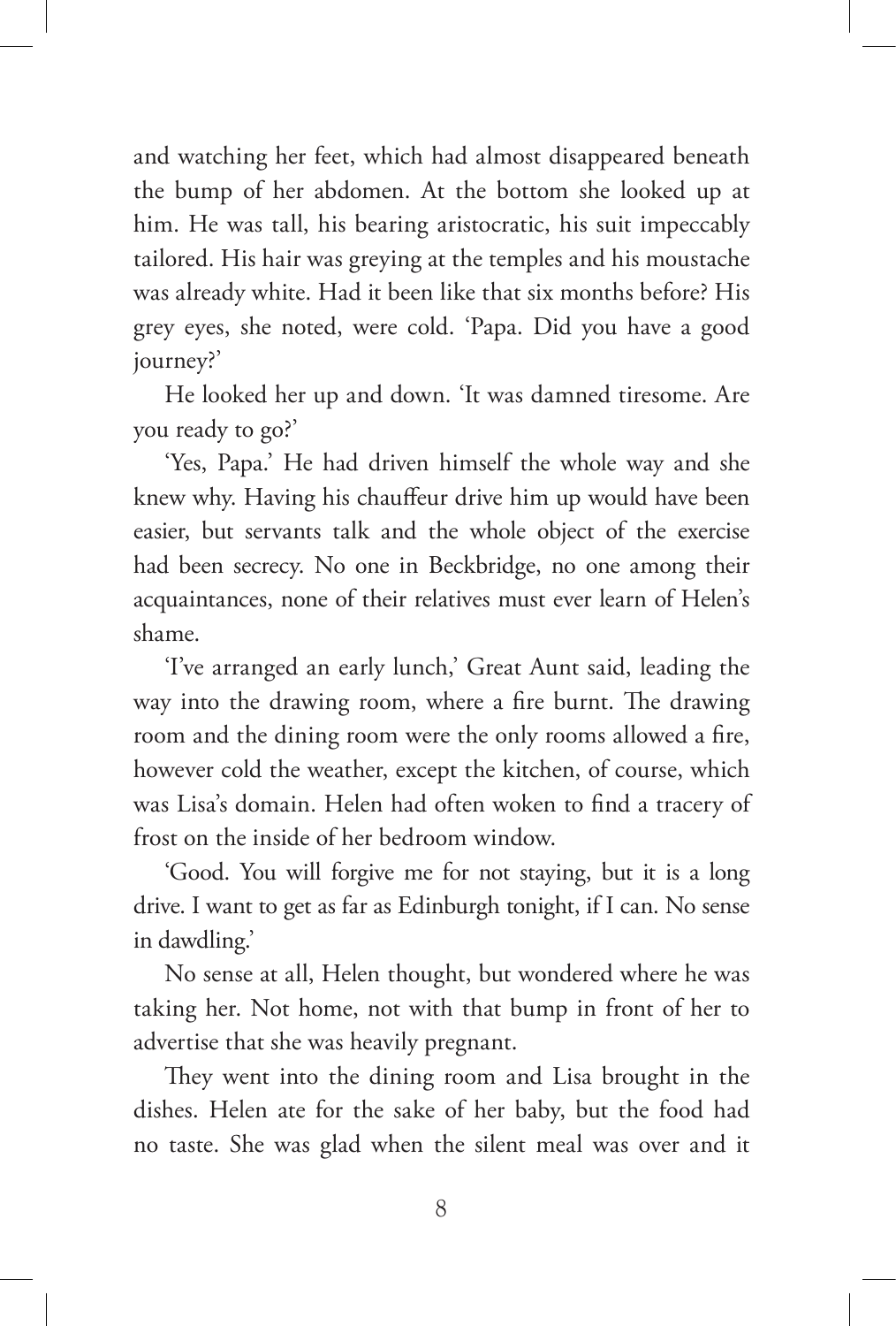was time to put on her hat and a cloak, which concealed her bulging figure better than a coat. Her father took her case from Lisa and put it in the boot. She turned to her great aunt. 'Goodbye, Aunt Martha. Thank you for having me.'

'Goodbye, child.' She pecked Helen's cheek. 'Now you remember what I said. When it is over, put it behind you and be a dutiful daughter. Think of your poor Mama and your husband. Pray God, this dreadful war will be over soon and we can all go back to life as it used to be.'

'Yes, Aunt.' As she settled herself in the passenger seat, she knew life would never be as it used to be. And she had been a dutiful daughter. That was half the trouble. She had even obediently married the man her parents had chosen for her. It wasn't that she hadn't wanted to marry Richard; she had simply been too ignorant to know any better.

Her father settled himself behind the wheel and they set off southwards. 'Where are we going, Papa?'

'To London.'

'London?' She was astonished.

'Yes. There is a clinic there where you can have your child. They are known to be discreet. Your baby will be looked after and placed—'

'Placed! Oh, Papa!' He hadn't changed. He was still implacable. She must give up her child. At the beginning she had argued strongly against it, but Aunt Martha had worked on her every day, nagging at her that she must think of what her poor mother was going through because of her wickedness. She could have more babies. What was so terrible about giving one away to a good home, to someone who really wanted a child? It went on and on, like a dripping tap. She would not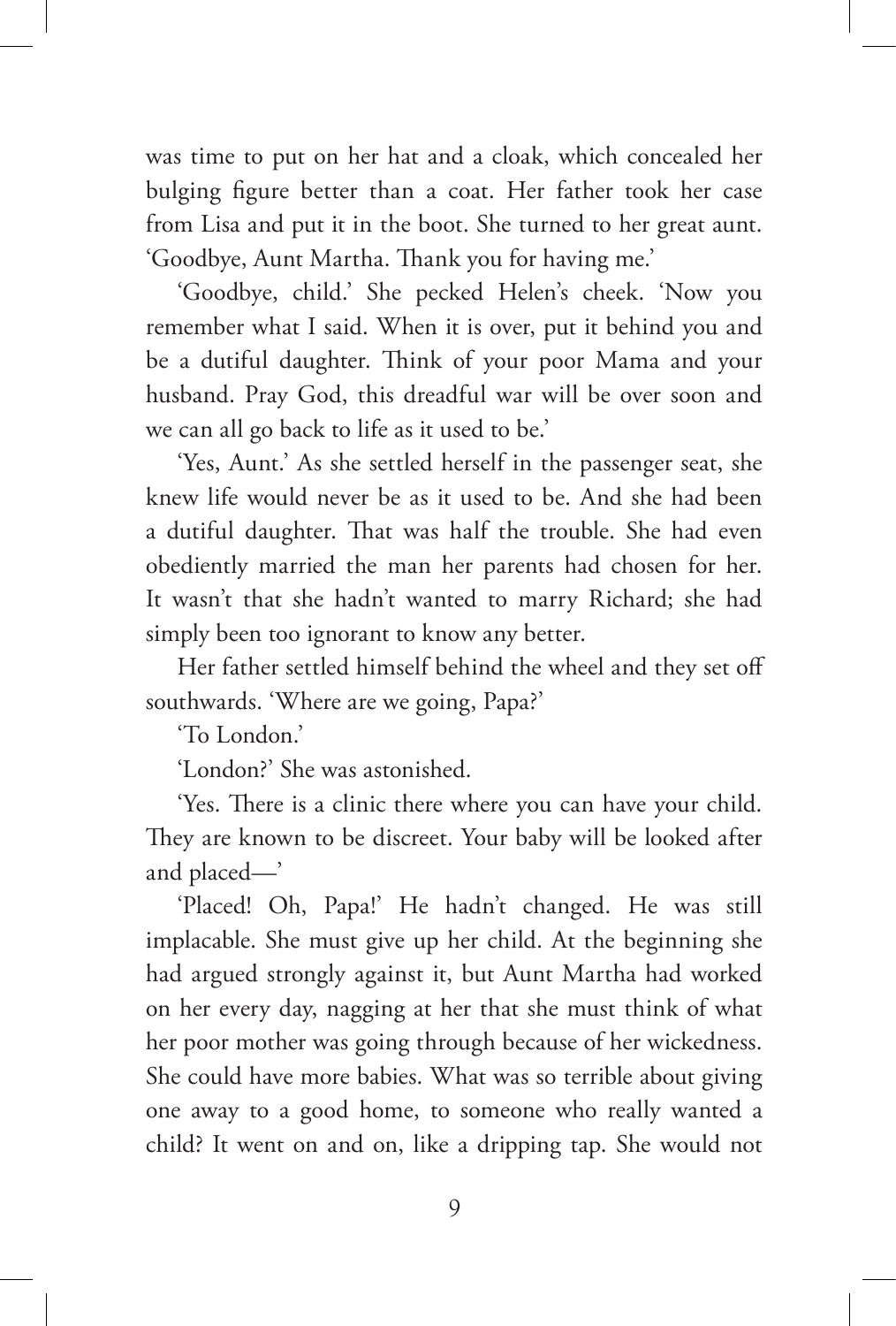have given in if she had heard from Oliver, but there was nothing, not a word.

'Don't "Papa" me. You may thank your mother you haven't been thrown out, disowned. That a child of mine should… If Brandon had lived…' He stopped and shut his mouth tight. Mentioning her brother always put him in a strange mood. Helen had loved her brother and mourned his death as keenly as her parents, but they had never considered that. Immersed in their own grief, they had no time for hers. But Richard had.

It was Brendan's death that had brought Richard to Beckbridge Hall. He felt he ought to tell her parents of their son's last heroic fight; the official notification that he had been killed in action didn't tell them very much. In spite of the sadness of the occasion Richard had impressed not only Helen but her parents with his confident manner and ready smile. They had invited him to stay. He was charming and sympathetic and Helen had liked him, liked the way he turned to her, drawing her into the conversation when her parents might have excluded her. They went riding and walking and talked about anything except the war.

'Will you write to me?' he had asked before leaving and she had agreed. Their courtship had been conducted by correspondence, until he had returned to England on muchneeded leave and they met again and he proposed. Her parents had been keen on him, telling her she would never find a better husband: brave, handsome, wealthy, such a charming man and quite a catch. She had believed them. Somehow he managed to get an extension to his leave and they had been married straight away. He had returned to France after a twoday honeymoon and all they were left with were letters. How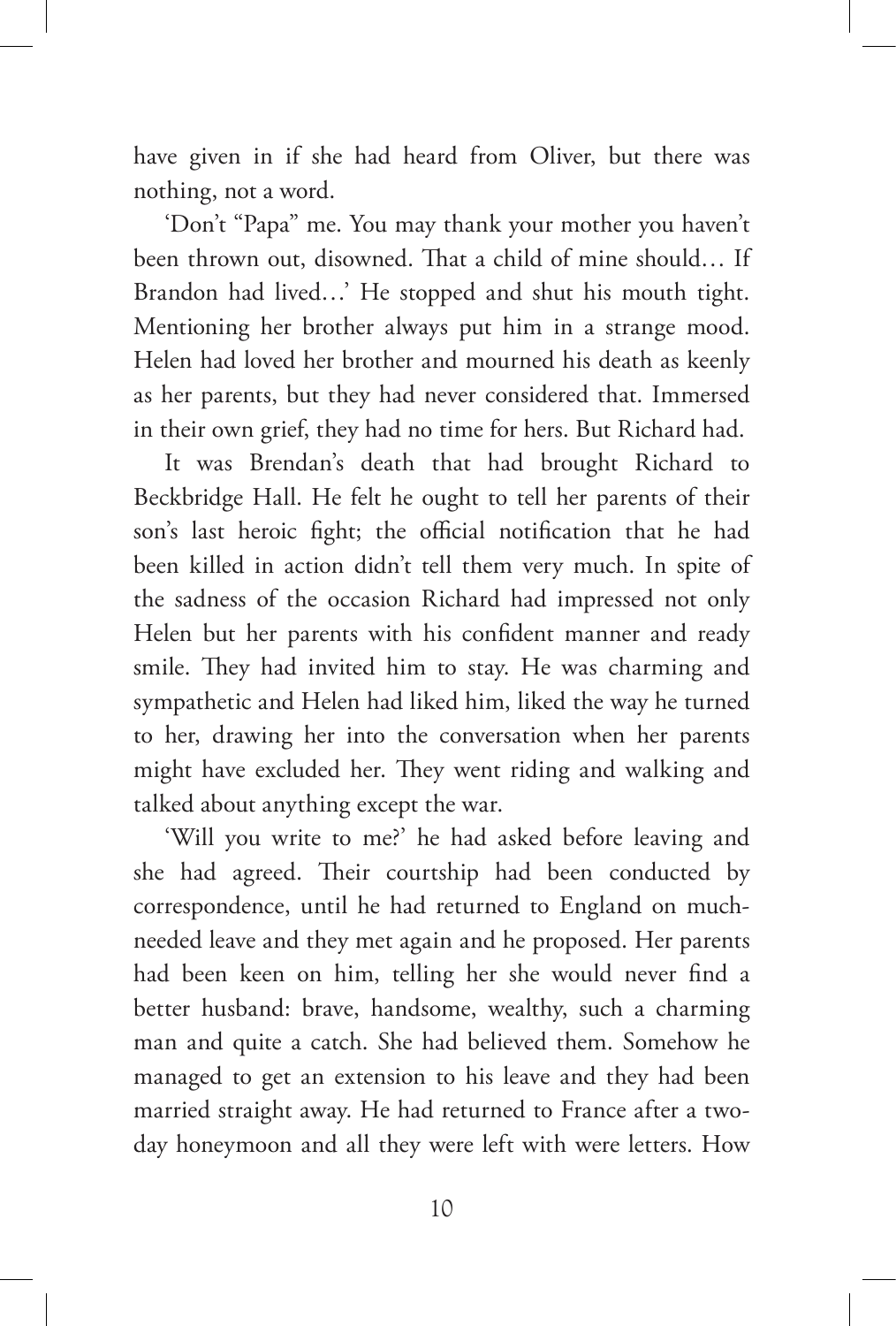could you make love by correspondence? She had accepted that, looked forward to each rather impersonal missive and the time when they would be together again. And in the meantime she had continued to live at home.

She had helped her mother run the house with its depleted number of servants, coped with shortages of everything including food, alcohol and coal, not to mention her father's increasingly irascible temper. It was frustration, she realised; he was an ex-soldier and wanted to be out there in the front line, doing his bit, but he was too old and unfit. He was intensely patriotic and would entertain young officers from all the services, offering them baths and meals and often a bed, which would have been all very well in their affluent days before the war, but like everyone else they were having to pull in their belts and such largesse was a struggle to maintain.

'Louise, I am an earl,' he said, when her mother protested. 'We have standards to maintain. Offering hospitality to our boys in uniform is the least I can do, since they won't let me put one on myself.'

'Thank goodness for that,' her mother said. 'But finding extra food is not exactly easy and finding coal to heat the water for constant baths is a problem.'

'So it may be, but I hope I shall never be accused of meanness.'

And so her mother, under his thumb as she always had been and always expected to be, continued to welcome officers based in the area. They would stand on the thick Axminster carpet of the drawing room, listening to her father holding forth about how he would conduct the war, sipping gin cocktails and marvelling at everything they could see, from silver goblets to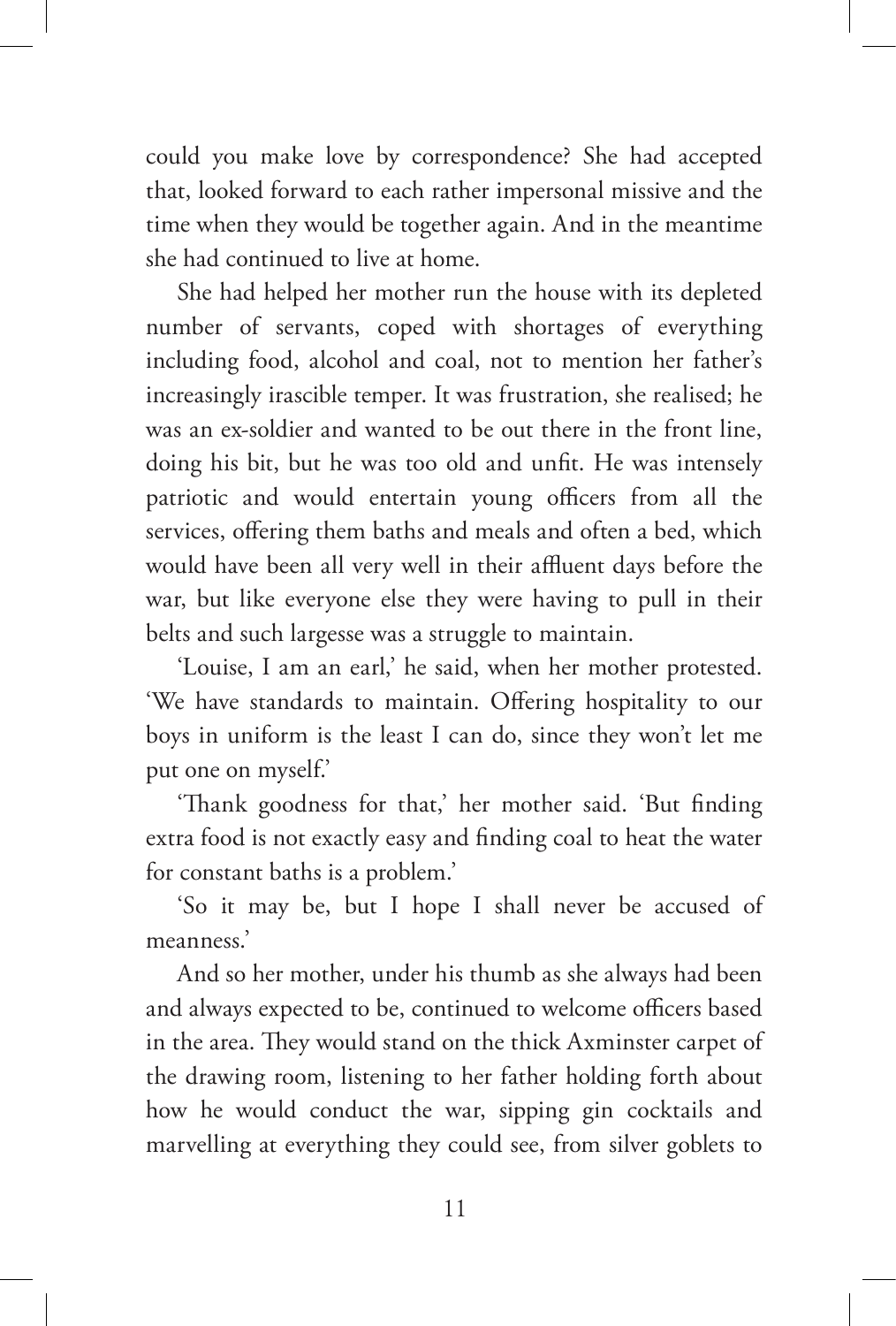delicate porcelain, bronze busts to portraits of Hardingham ancestors going back generations. Helen would be politely friendly to them all, treating them all alike. Until she met Oliver.

Sitting beside her grim and silent father, the only noise the hum of a well-tuned engine, she allowed herself to drift back to the previous spring. The war was already three years old and the casualties had been horrendous. Even in the quiet backwater of a Norfolk village they could not remain untouched. Besides Brandon there had been others, some killed, some wounded so badly they would never work again, and some whose minds had been turned by the horror. But in spite of that the daffodils still bloomed, the apple trees in the orchard were covered in pink blossom as they were every year, the migrating birds returned. Had they seen the hell that was Flanders? Some of the men who called at the Hall talked about it. Some were silent, too silent. Helen tried to be cheerful, to make everything as normal as possible, but sometimes she needed to escape. At such times she retreated to the summer house.

It stood in the grounds facing the lake; a wooden building with windows on three sides and a small veranda at the front. When they were children – she and Brandon and her cousin Kathy – they would use it as a changing room to put on costumes before going swimming. It had a padded bench along the rear wall in which they kept a croquet set, a couple of cricket bats and some stumps and bails. Now, sitting beside her father, whose concentration on the road before him was absolute, her mind went back there.

She saw again the young man seated on the bench, propped against the corner smoking a cigarette. He was in the uniform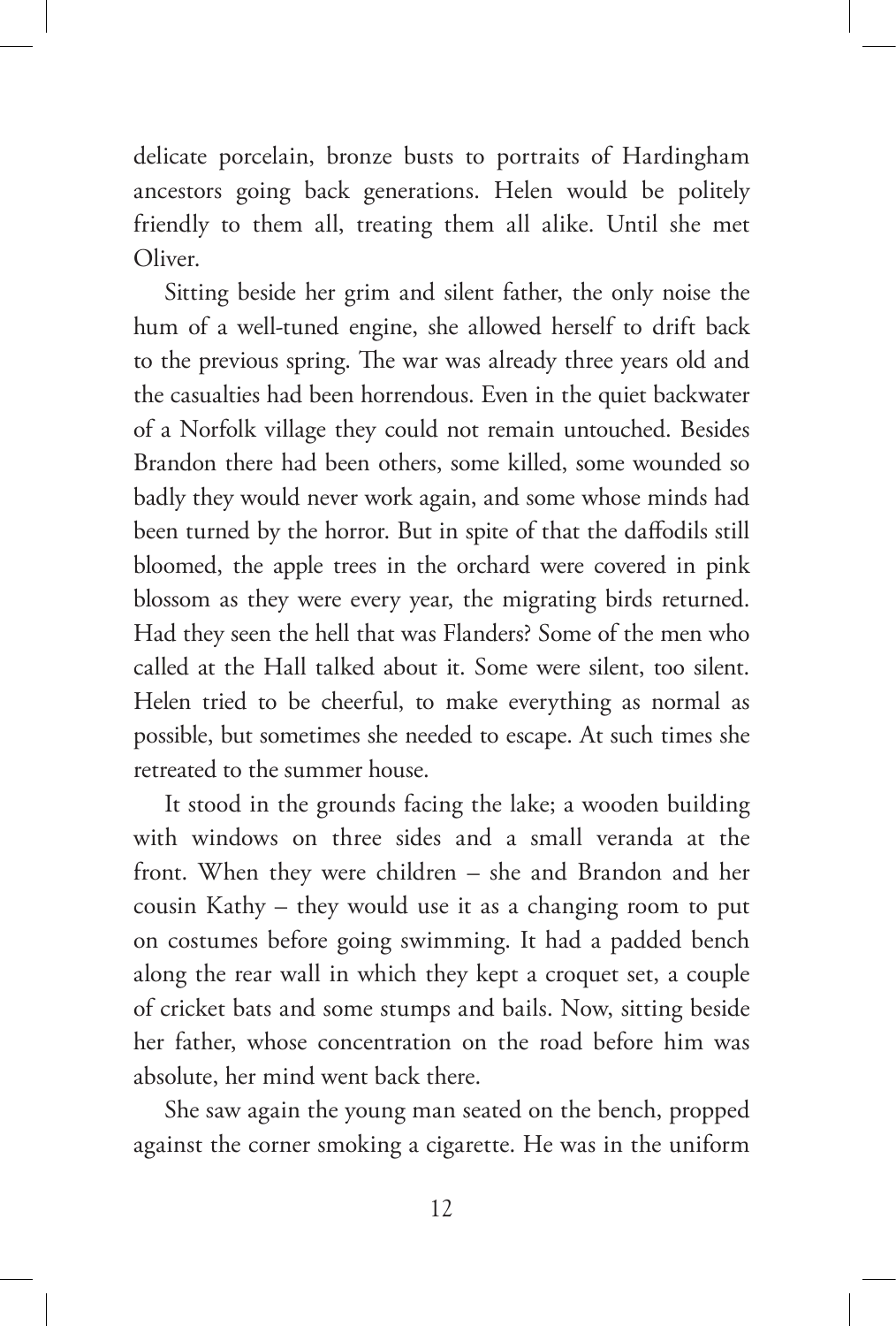of a Canadian captain. Seeing her, he scrambled to his feet and pinched out the cigarette. He was exceptionally tall, but not gangly. His hair appeared dark brown at first, until a shaft of sunlight coming through the window revealed the auburn streaks. He had crinkly, humorous eyes and, unlike so many of the officers who came to the house, he had no moustache. His smile revealed even, white teeth. 'Lady Barstairs. Am I trespassing? Perhaps I should not be here.'

'No, it is perfectly all right. Do sit down again.'

Being polite, he would not sit while she stood, so she sat down on the bench and he resumed his seat beside her.

'I assume you are one of Daddy's guests.'

'Yes, I came with a pal, who introduced me to Lord Hardingham. He welcomed me, offered me a cup of tea and a  $h$ <sub>11n</sub> $h$ 

'He likes to do that. He calls it "doing his bit".'

'And so he is. Makes us feel at home.'

'I'm glad.'

'It's so peaceful here,' he said, looking out towards the lake. A pair of swans swam majestically in the middle surrounded by half a dozen mallards. 'You would never know there was a war.'

'Have you been out in France?'

'I was in the attack on the Somme last year. Took some shrapnel in the thigh and got shipped back here to recuperate.'

'I'm sorry. Does that mean you'll be sent home?'

'No. The job's not finished yet, is it?'

'You are very brave.'

'Not brave, Lady Barstairs.' He laughed lightly. 'Obstinate perhaps.'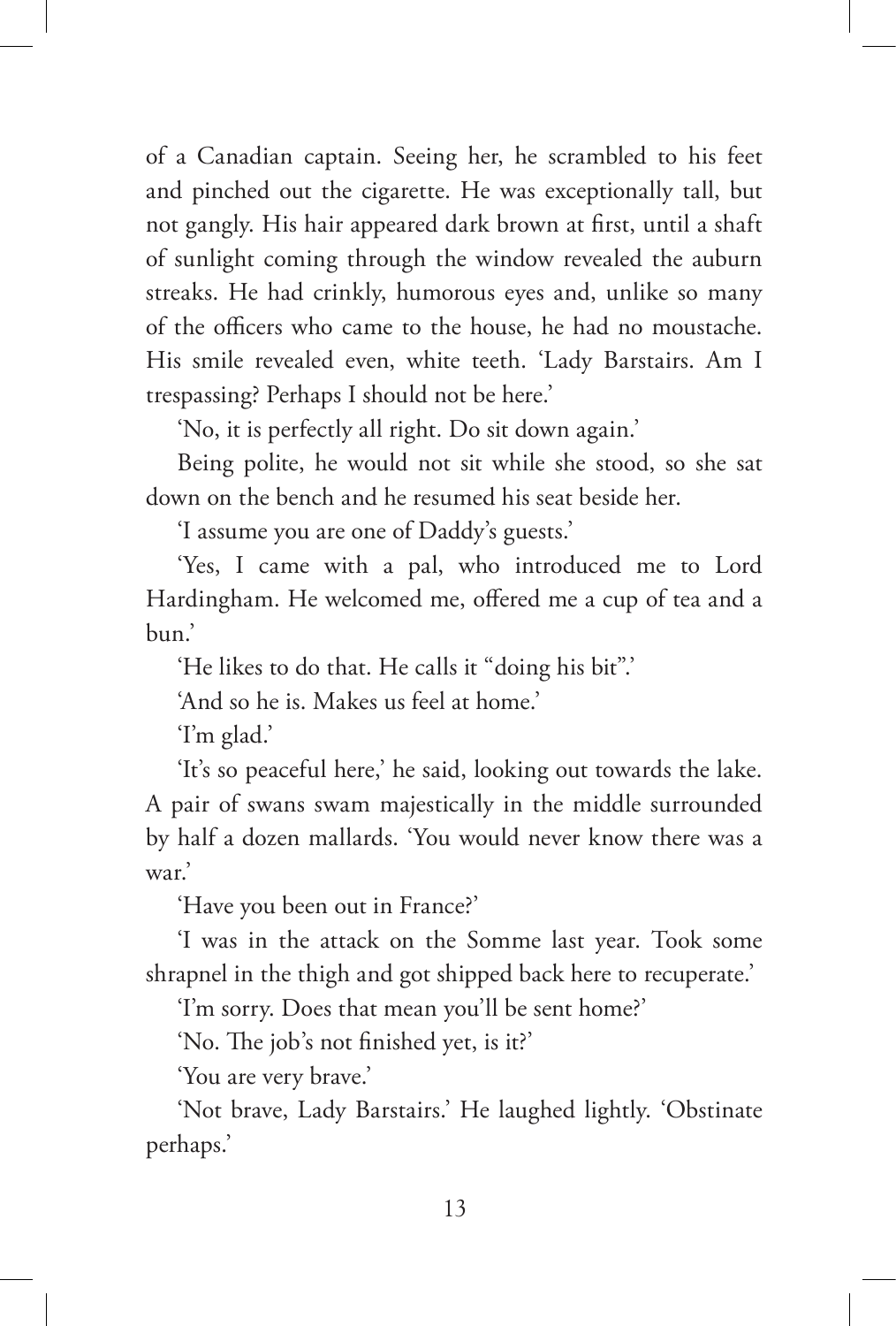'You think we can win?'

'We have to, don't we?'

'You sound like my husband.'

'He's out there?'

'In the Flying Corps.'

'Now there's a brave man! You wouldn't get me up in one of those machines for a king's ransom.'

'Tell me about yourself,' she prompted.

'What do you want to know?'

'Oh, everything.' Why she said that she did not know. She didn't even know his name, nor what kind of man he was, and her parents would certainly not approve of her sitting alone with a man to whom she had not been introduced. They were sticklers for things like that. 'Start with your name.'

'Oliver Donovan.'

She offered him her hand. 'How do you do, Mr Donovan. I'm Helen Barstairs, but you know that already.'

'Yes. I saw you up at the house, talking to an English officer. My pal said you were the Earl's daughter. Say, what's the difference between an earl and a lord? I've heard him called both.'

She laughed. 'A lord is really a baron, a viscount is one step up from that, and from viscount you go up to earl and marquis and then duke, which is the highest. All except the duke are addressed as "my lord". The duke is "your grace" or "my lord duke".

'Oh, I see. And is your husband a lord or something?'

'No, but as an earl's daughter I am allowed to keep my title, even if my husband doesn't have one. Strictly speaking I am Lady Helen. How did we come to be talking about the British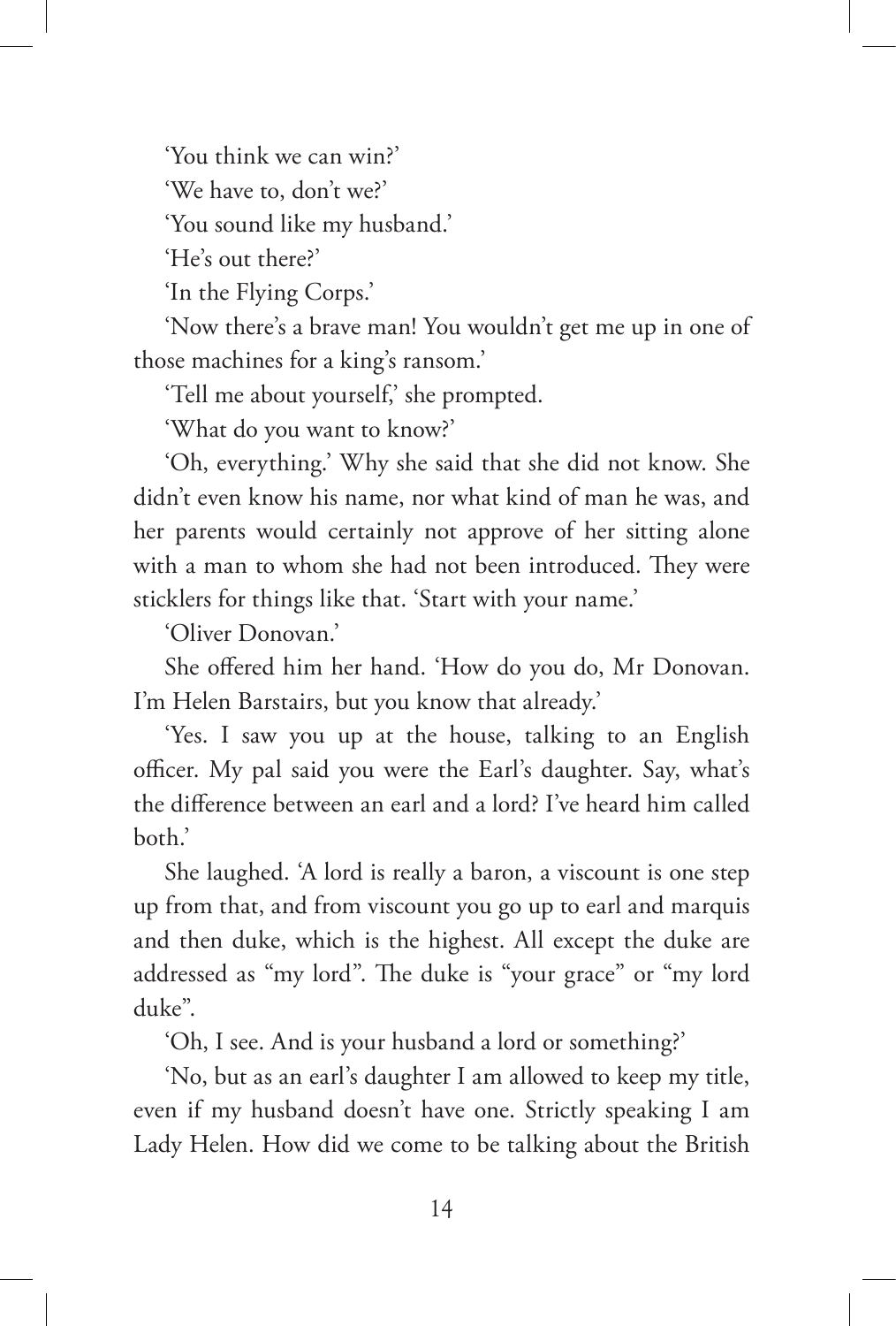aristocracy? You were telling me about yourself. Donovan is an Irish name, isn't it?'

'Yes. It was once O'Donovan. My great grandfather went to Canada during the famine of 1846 to start a new life with his family and he dropped the O. He found work on a farm near Ontario, where my grandfather was born. Grandpa grew up and married the daughter of an Englishman, and by the time Pa was born he had a farm of his own. Pa inherited it. He married Mom and that's when I came along. My folks worked hard to give me a good education and when I left school, I was apprenticed to a motor engineer. I just got through that and was working at the local garage when the war started, so I volunteered. My company looks after the regiment's vehicles.'

'What will you do when the war is over?'

'Go back to it. One day I plan to set up a business selling and servicing motor cars. Believe me, they are the transport of the future.'

'Are you married?'

 $'N_0'$ 

'But you do have a girlfriend?'

He had looked at her a little sideways at that and she found herself blushing. 'No. That's something for the future.'

'You sound optimistic.'

'Best way to be. Aren't you?'

'Sometimes I wonder. There doesn't seem to be much good news, does there?'

'Not from the front. When did you last see your husband?' 'Nearly a year ago now.'

'You must have been childhood sweethearts.'

'Why do you say that?'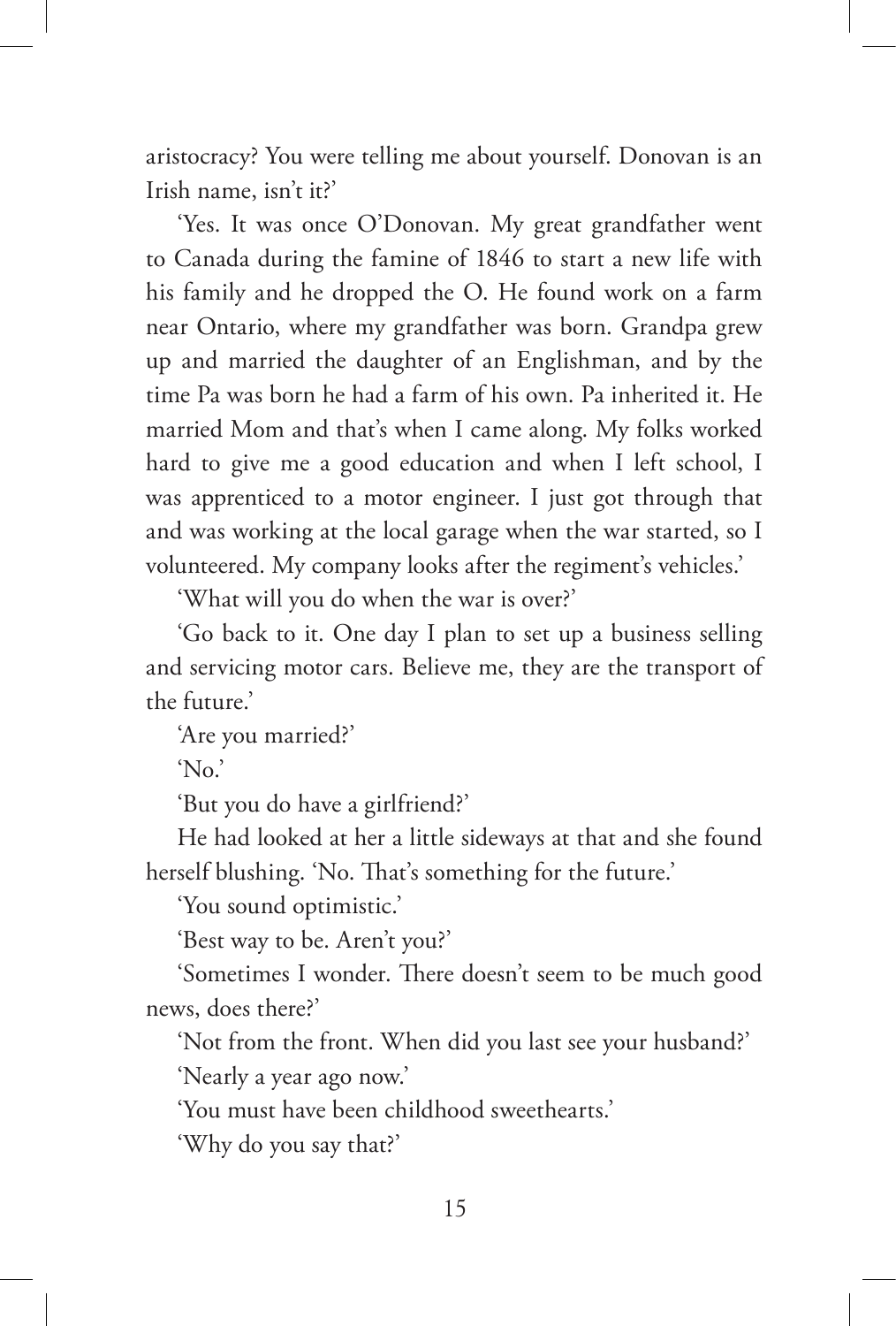'You look so young. You can't have been married very long.' 'Less than a year. And I'll be twenty-one later this year.' 'A whirlwind romance.'

'I suppose you could say that. We had only known each other a few weeks when he proposed, but Richard's father was known to my father and both families were in favour of the match. I hardly had time to get to know him before he went back to France. Sometimes I can't even remember what he looks like.' This had been an extraordinary admission and she had no idea why she made it to a perfect stranger, except he did not seem like a stranger. Talking to him was like talking to someone she had known all her life, from whom she had no secrets. She felt she could tell him anything and he would not judge her.

'It will come back to you when you see him again.'

'Yes.'

'No doubt you have letters from him.'

'Not as many as I did. And they are so impersonal, as if he is afraid—'

'Everyone out there is afraid.'

'I meant afraid to open his heart.'

'Do you open yours to him?'

'No, I suppose not,' she said, surprising herself. 'I don't think he'd like me being over-sentimental. It's not how he was brought up, nor me come to that. Stiff upper lip and all that.' She laughed a little in embarrassment. 'I don't know why I'm telling you this.'

'I suppose because you need to.'

'Perhaps. Please forgive me.'

'There's nothing to forgive.' He paused. 'Do you often come and sit in here?'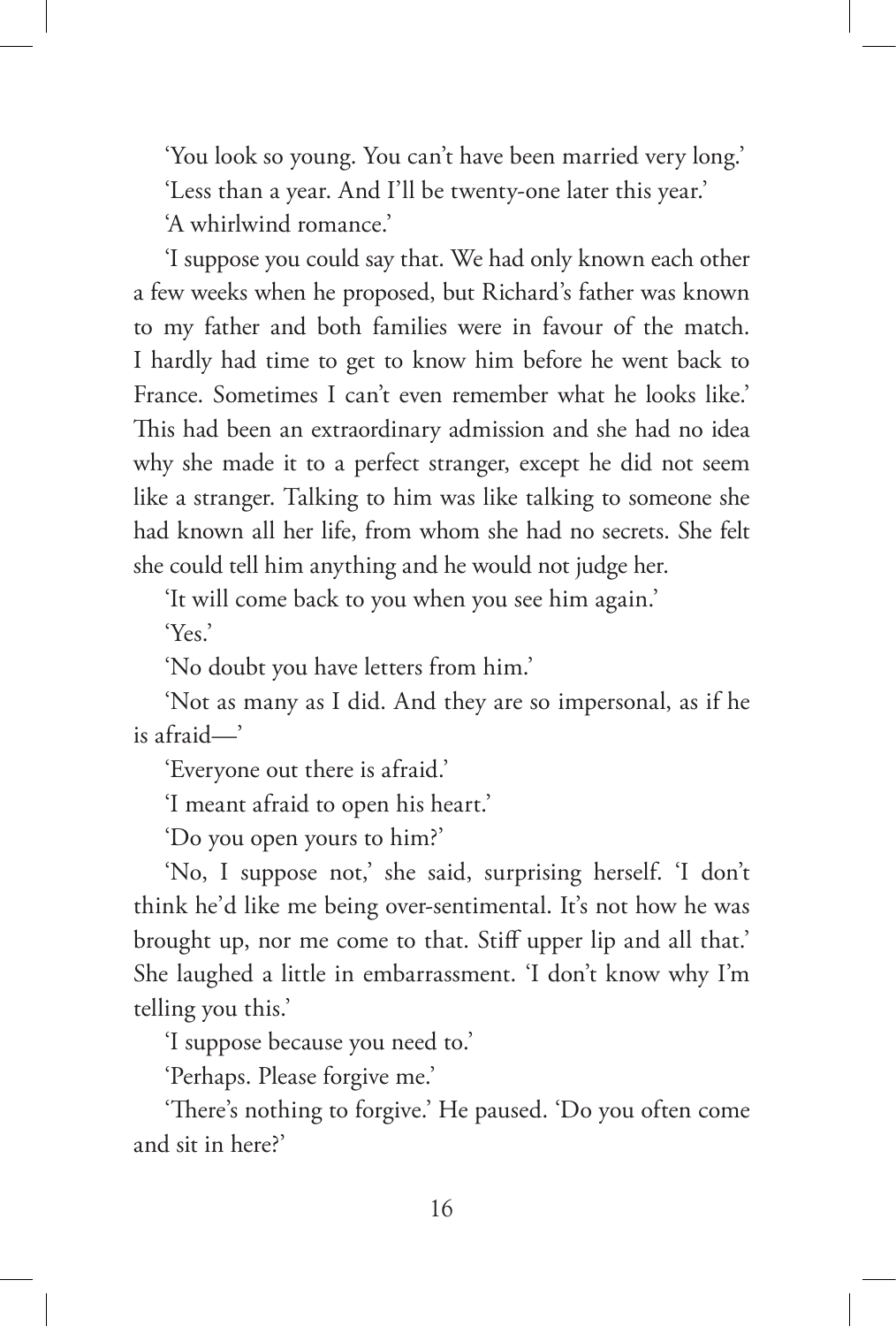'Yes, it's quiet and I like to look over the lake and dream a  $\left| \right|$ itt $\left| e \right|$ 

'What do you dream of?'

'A world at peace, contentment, children. I was hoping…' She paused. 'It was not to be.'

'They will come.'

'Do you think so?'

'Yes, or what are we fighting for? Just before you came, I was sitting here thinking of my folks and what would be happening on the farm at this time of year...'

'You must be homesick.'

'I reckon I am, but I've enjoyed my time in England, and with people like you and your parents making me welcome, I can't complain.'

'You are welcome, you know. Come again, come as often as you like.'

That had been the beginning. They met frequently after that, sometimes in the house when he was with comrades and they would chat as friends do, sometimes walking in the grounds, but most often in the summer house. It was as if they gravitated there without having to arrange it. She would stroll down there and shortly afterwards he would arrive, or it might be the other way around. They talked a lot and before long she realised she knew this man a hundred times better than she did her husband, whose letters had become less frequent and more stilted, as if he were writing to a stranger – which in truth she was, someone he had met briefly and then left behind. It came to her slowly but inexorably that her marriage had been a mistake, that if she had met Oliver first she would never have married Richard. It was a terrible discovery, made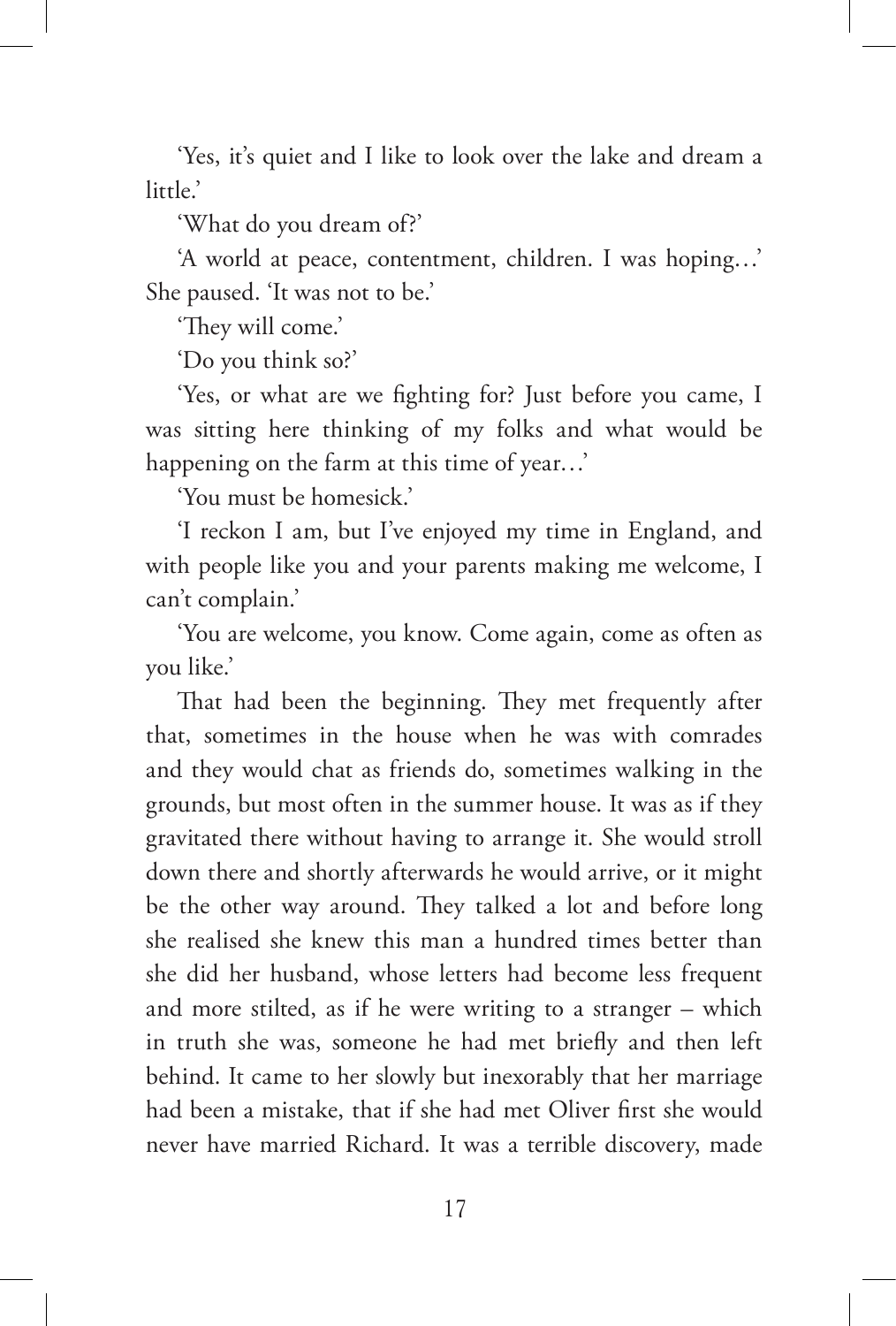more shocking when she realised she was falling in love with Oliver. They were so in tune with each other, almost as if they could read each other's minds. If they saw each other across a crowded room, their eyebrows would lift and they would smile; it was as if they were alone, as if no one existed for them but each other. And later they would be alone in the summer house.

She tried to deny it, she really did, but it was undeniable. And when he confessed that he felt the same, they fell into each other's arms. Even then they held back from the brink, but it became harder and harder to deny the physical expression of their love. It grew worse the nearer the time came for him to return to France. She didn't know how it happened, but one day when they were trying not to talk about the fact that he was soon to leave her, she found herself in his arms and they were stripping the clothes off each other in a frenzy. This time she did not hold back, did not try to stop him. It was gloriously fulfilling and though she knew she ought to feel guilty, there was no time for that, no time for anything but each other.

Those last few days were a revelation. Every minute they could manage, they spent together. He could arouse her so completely she was blind and deaf to everything but his murmured words of love, his dear face, his robust, muscular body. She gave herself to him wholeheartedly, roused him as he roused her, and gloried in it. It wasn't just the sex; they loved each other.

'You'll tell Richard?' he had asked her the day before he left for France. 'You'll tell him you want a divorce?'

'Divorce?' Such a thing had never entered her head. She had never given a thought to the future. Now it hit her with the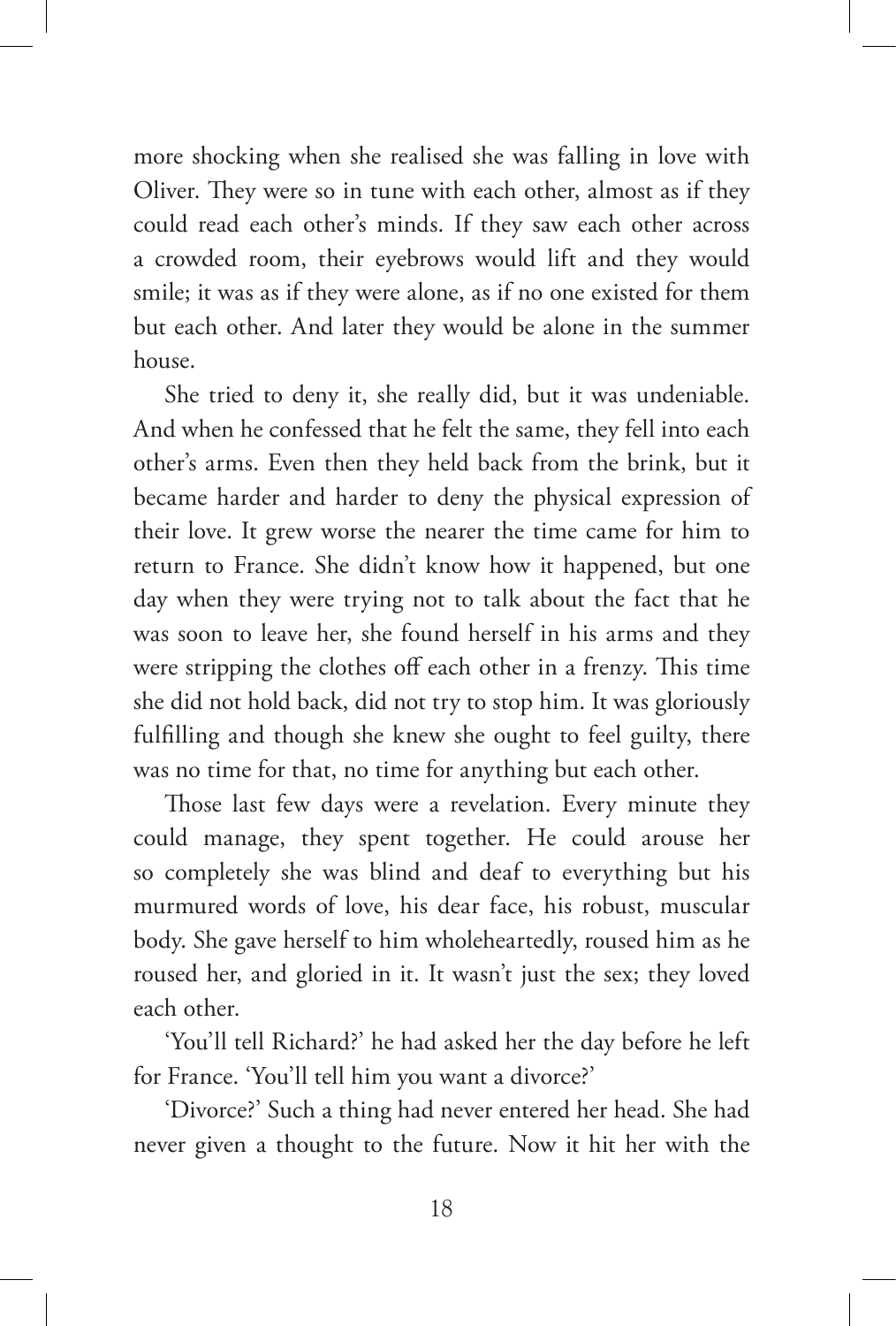force of a blow to her ribs, taking the wind out of her.

'How else can you marry me? And you will marry me, won't you?'

'I don't know how to tell him.' Now she had been forced to confront it, she was left with the guilt, shot through with misery because she couldn't see a way out. 'I don't know how to tell my parents either. There'll be the most unholy row. And you won't be here.'

'I wish I could be. I'd stand by your side and defy the world, but I can't. I have to go, you understand that, don't you?'

'Yes.' She had cried, oh how she had cried! He had comforted her, held her in his arms and made love to her all over again. She clung to him, not wanting to let him go, but it was getting dark and she knew she had to go back to the house and he to his barracks. In the end she had promised she would tell Richard, but not until he came home. It wasn't fair to spring that on him while he was away fighting. They said their goodbyes in the summer house and she went back to the Hall, dragging her feet with every step. She had not seen him again.

She did everything she had always done: she was gracious towards the servicemen who came to visit; helped her mother when the servants drifted away, one by one, to more lucrative employment; went to church and prayed for victory; prayed that Oliver would come safely back to her; prayed, too, that Richard would understand when she told him she wanted a divorce. No one in her family had ever been divorced; it was unheard of in their circles and she knew there would be an awful row when her parents found out. In the end it hadn't been the prospect of a divorce in the family that caused the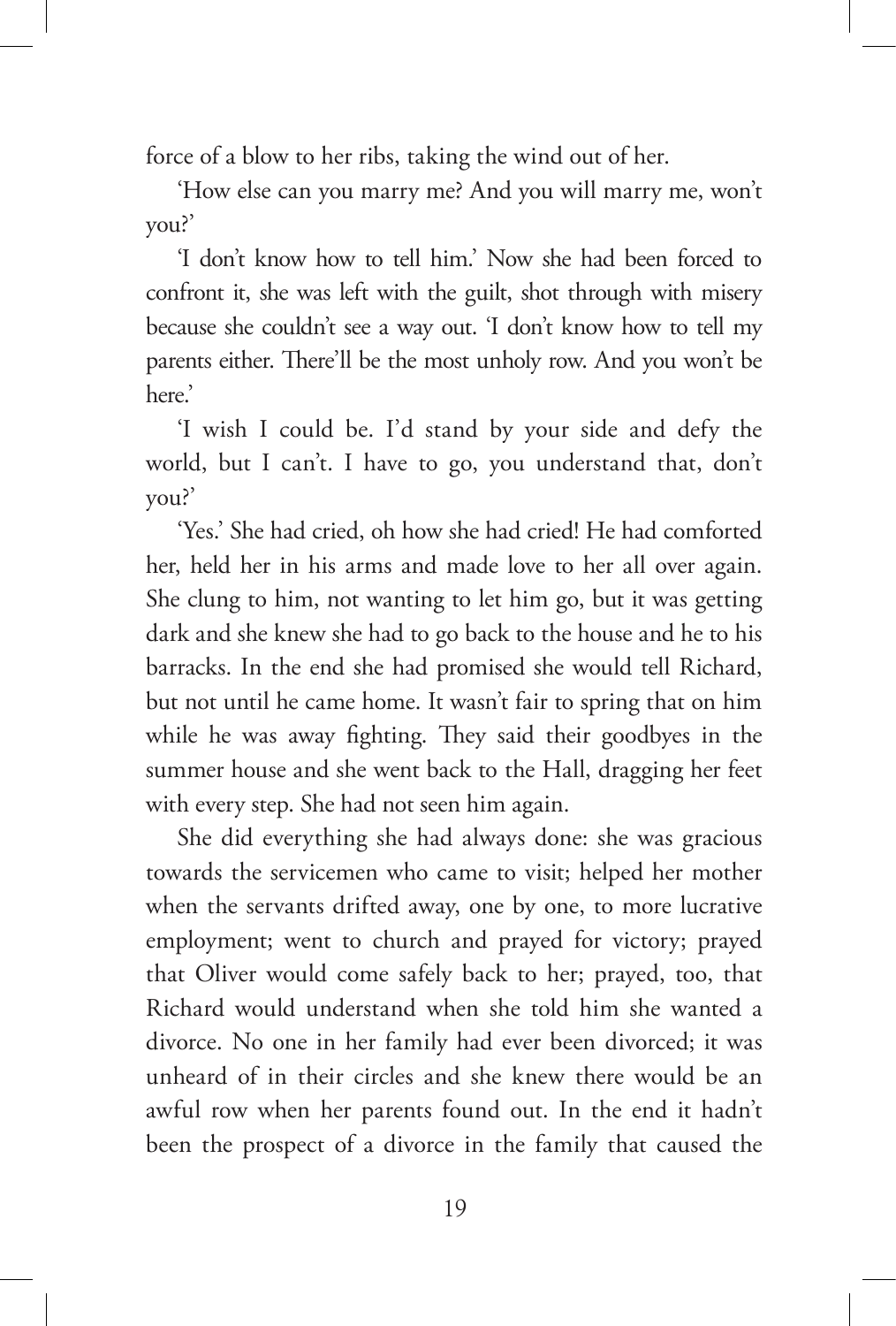uproar, but her confession that she was pregnant.

It was teatime and, for once, the three of them were alone in the drawing room. Her mother was presiding over the silver teapot and the bone china cups and saucers; her father was reading a hunting magazine. She suddenly decided to get it over with and blurted out, 'Mama, Papa, there is something I have to tell you.' She waited until she had their attention. 'I'm pregnant.'

'But you can't be,' her mother said, puzzled. 'Richard has been gone a year.'

'It isn't Richard's.'

'What?' her father roared, flinging his magazine on the floor and getting to his feet.

'I said I'm pregnant.' She had looked up at him defiantly, but it took all her courage.

'You dirty little slut! I never thought…' He stopped because he simply could not get his breath and his face had turned purple. She cringed, half expecting a blow. 'Whose is it? I'll kill him. Did he force himself on you? Were you afraid to tell us?' He was grasping at straws and she could have said she had been raped, but she could not do that, could not deny her love for Oliver.

'No, he did not force me. We love each other.'

'Rubbish! You are a married woman. You love your husband<sup>'</sup>

'No. I thought I did, but now I know I don't. I intend to tell him when he comes home and ask for a divorce.'

'You will do no such thing. We'll have to get rid of it.'

Her mother had gasped at that. 'Henry, you don't mean an abortion?'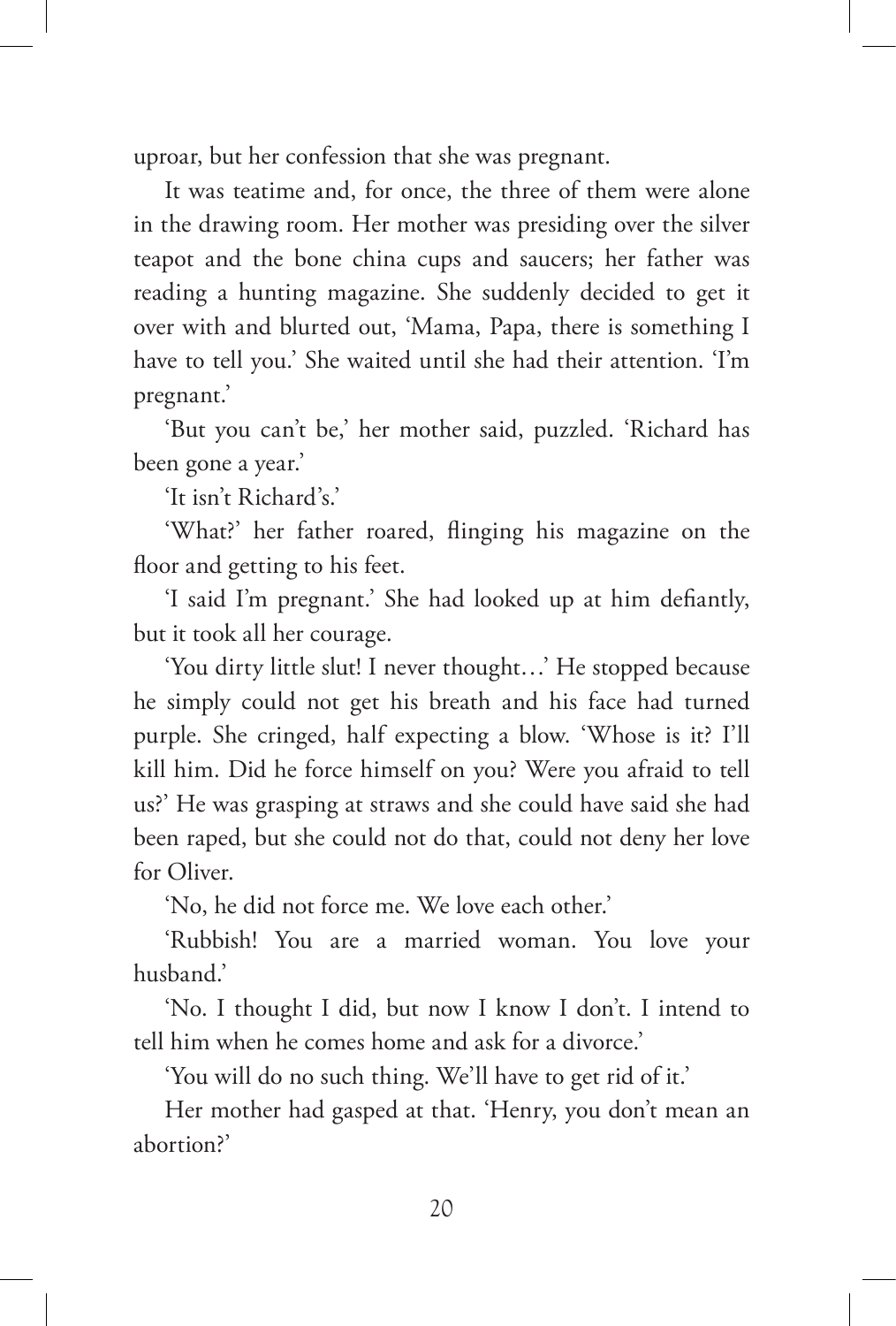'Yes. I'll find someone willing to do it.'

'No, you will not!' Helen had screamed at him. 'I want this baby.'

'You can't possibly mean to keep it,' her mother said. 'It's unthinkable. What will you tell Richard? What will everyone say?'

She had become reckless. 'I don't care what people say. I shall explain to Richard and when Oliver comes back, we are going to be married.'

'You can't, you already have a husband.'

'Oliver?' Her father picked up on the name. 'Who is Oliver?'

'Captain Oliver Donovan.'

'Where did you meet him?'

'Here. He's one of your protégés, a Canadian.'

'And that's how he repays my hospitality, is it? I shall go to his commanding officer and have him kicked out…' He was pacing the drawing room floor, so agitated she was afraid he'd have a heart attack.

'Henry, I don't think that's a good idea,' her mother said softly. 'We don't want to draw attention to Helen's plight, do we? Perhaps she should go away, she could stay with my aunt in Scotland. We can always say she has gone to be near Richard.'

'He's in France,' Helen reminded her.

'Then for the purpose of saving your good name, he'll have to come back,' her father snapped.

'If you think I am going to get into bed with him and then pretend the child is his, Papa, then you are mistaken. I will not deceive him.'

'You already have.'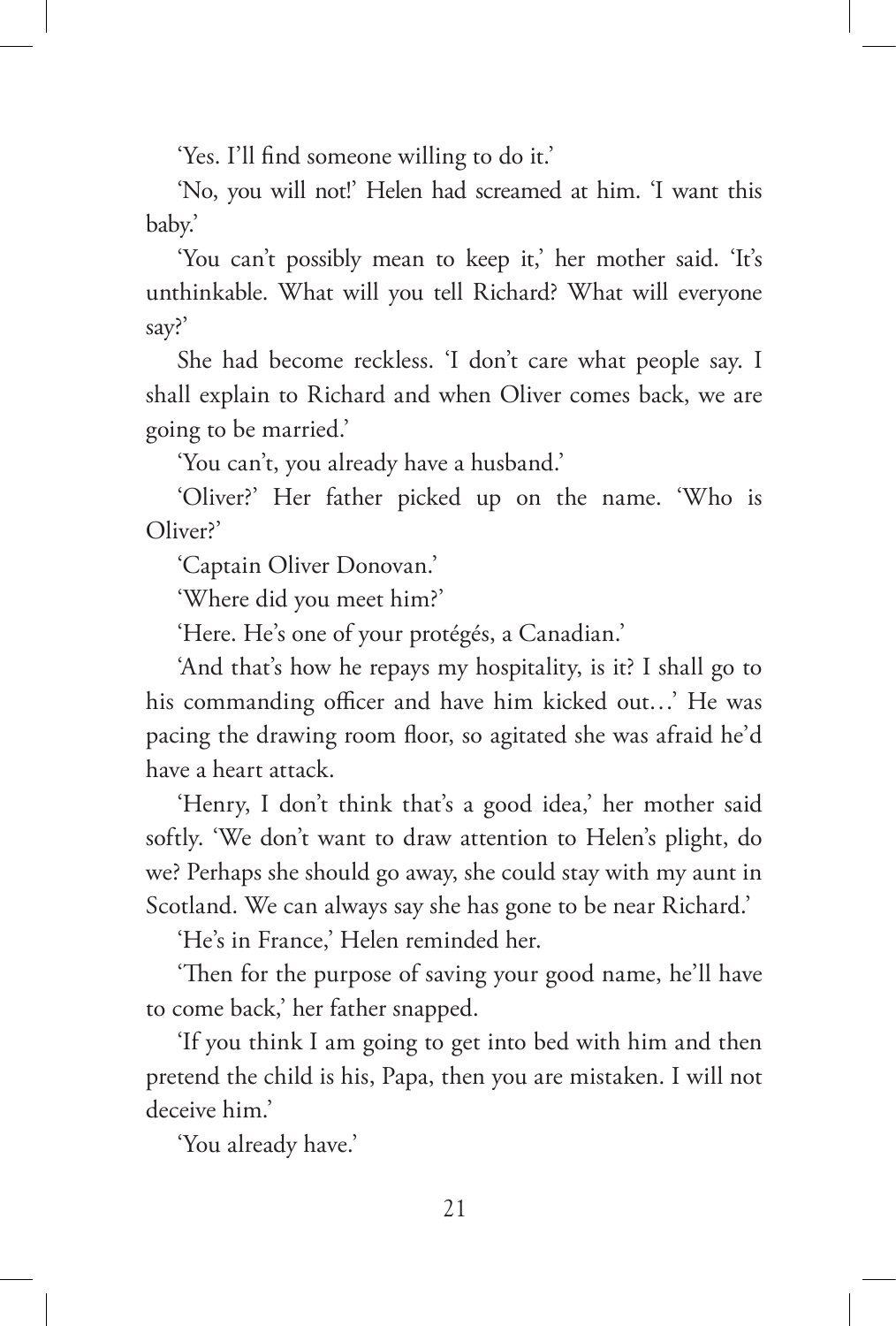'I'm sorry for that, I never meant to hurt him, and in any case I do not think he will be too upset. I don't think he loves me.'

'And what about Richard's parents? His father is a judge, for goodness sake. Have you thought of anyone else besides yourself? To think a child of mine should behave in such a wanton and depraved manner is more than I can stomach.'

'It wasn't wanton or depraved. Oliver and I love each other. He will accept his child. He'll be pleased.'

That was more than her father could take. He ordered her to her room just as he had when she had been naughty as a child, and her meals were brought to her by the chambermaid. After three days of solitary confinement, her mother came to her. She had been writing to Oliver, but put her pen down and covered the sheet with blotting paper.

'Helen, your father and I have made the arrangements.' She sat down heavily on the bed. 'You are to go and stay with my Aunt Martha in Scotland until it is time for the child to be born, and then you will go into a private clinic. You haven't told anyone about this, have you?'

 $'$ No.'

'What about Kathy? Does she know?'

Her cousin Kathy lived with her parents in Beckbridge Rectory. She and Kathy had gone to the same boarding school, and as schoolgirls had giggled over shared secrets and later had laughed together over the different young men who came calling. Until Richard came along. She supposed it was bound to make a difference to their relationship; she was suddenly a married woman and Kathy must have felt left out. They had remained friends, though not so close, but even that had come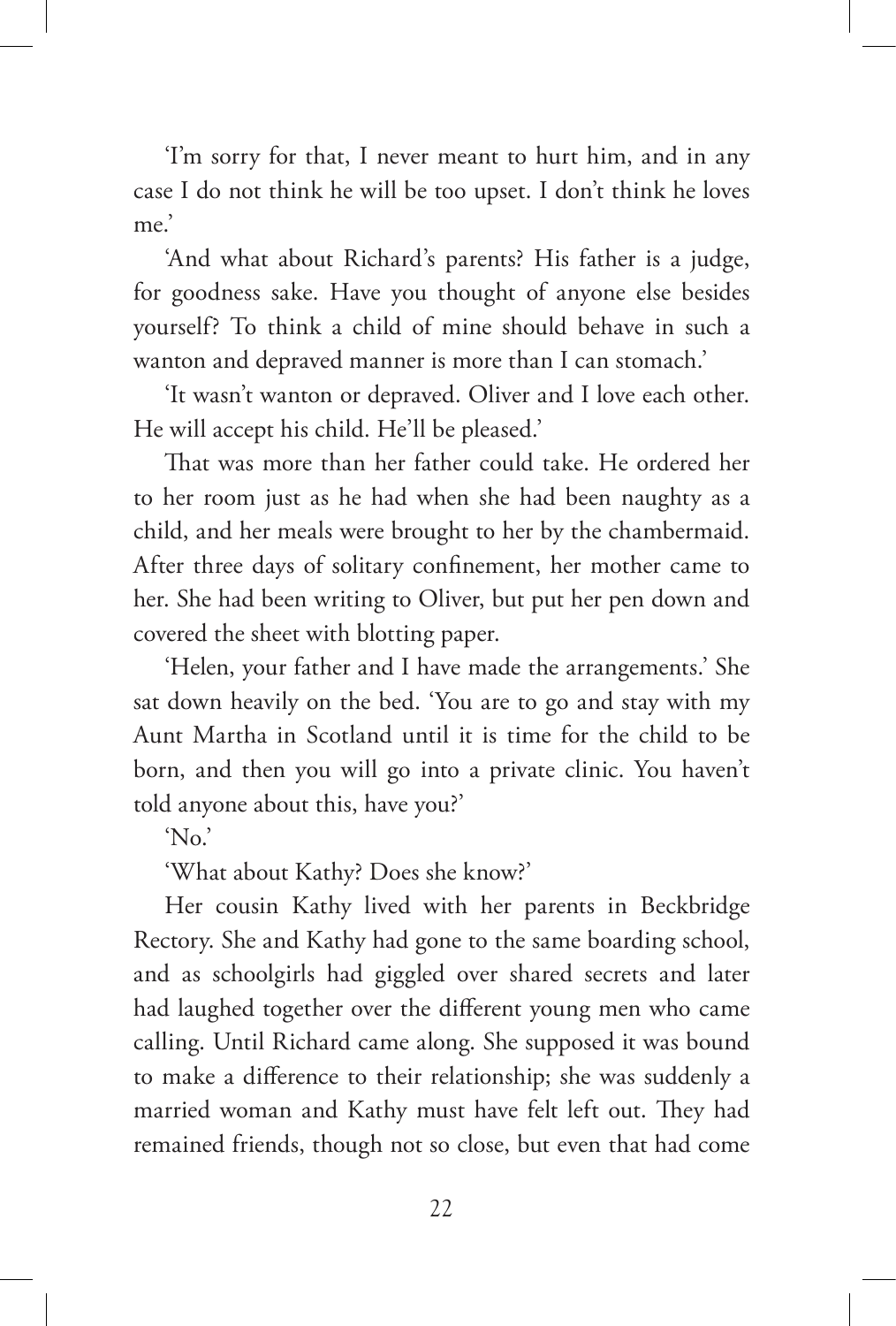to an end when Kathy had come upon her and Oliver in the summer house. It had precipitated a terrible quarrel; dreadful things had been said, mostly about the effect it would have on Richard if he found out. Helen had tried explaining, but Kathy wouldn't listen and had gone home in a huff. It was then Helen realised that Kathy was in love with Richard. They hadn't spoken since.

'No. I've told no one'

'Good. And no one will be told. If you want to correspond with Kathy, you can, but you will do it through us. And you will say nothing of your disgrace, do you hear? I could not bear it to become common knowledge.'

'Great Aunt Martha?'

'She knows, of course. But as far as her friends and neighbours are concerned, you are staying with her to await the birth of your husband's baby.' Mama had smiled grimly. 'Not that you will be expected to do much socialising; Aunt Martha is old-fashioned. In her day, pregnant women were kept hidden away.'

'And I am to be kept hidden.' The prospect was not a happy one, but given the atmosphere at home, she would be glad to get away. She would spend her time knitting and sewing for the baby and writing long letters to Oliver. He might even manage to get leave and come to see her, though she realised that was unlikely until the war ended. She prayed it would be soon; if Oliver came back before Richard it would make it so much easier, if only because she would have an ally. 'But what happens when I return home? You can hardly hide a baby.'

'You won't be bringing it home. It will be adopted.'

'No! I will not agree to that.'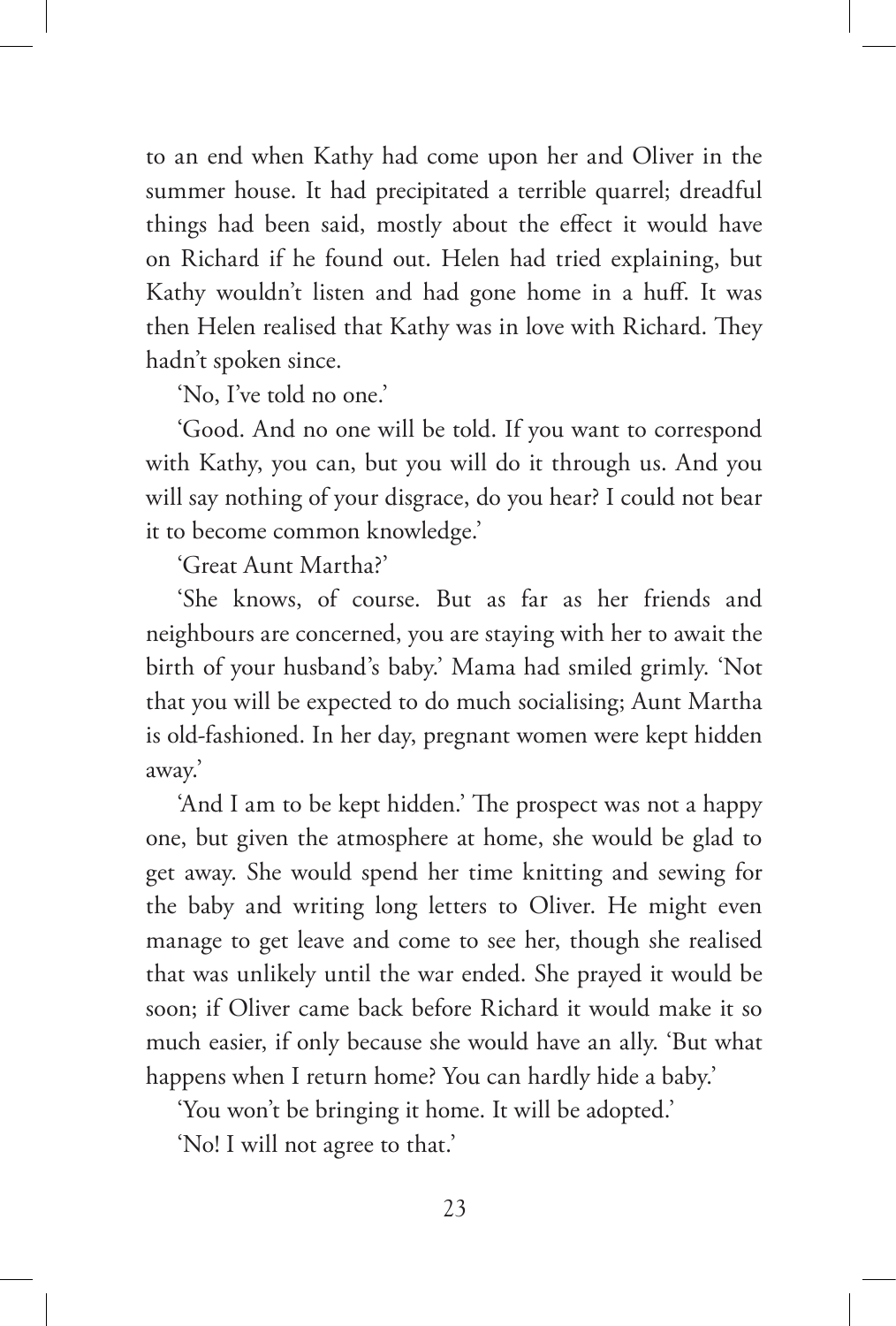'Helen, do not be obtuse. You know you cannot suddenly produce a baby when everyone knows your husband is away in France and has been there over a year. And what do you think he will say when he comes home?'

'Then I shall stay away. Find somewhere else to live.'

'How? What will you live on? You have never wanted for anything in your life, never done a hand's turn of work, and you certainly would not have the first idea how to go about bringing up a child. I can promise you Papa will not help you and I dare not go against him. When it is all over, you can come back here as if nothing had happened. We will none of us mention it again.'

'And keep it secret from Richard, I suppose,' she said bitterly.

'It would be best.'

She knew she was getting nowhere and was tired of arguing. It would be a few more weeks before she began to show and by that time Oliver would have replied to her letter, might have managed some leave. But she hadn't been given even that respite; she had been packed off to Scotland the very next day.

Her father was drawing into a petrol station. She watched while he got out, spoke to the attendant who came out to serve him, paid the man and returned to the car. Then they were on their way again, without either having spoken. They stopped for lunch at a hotel. The conversation was confined to polite enquiries about what she would like to order. Was it going to be like this the whole way? Could she get through to him if she tried? But what was the use? Aunt Martha had been right; Oliver had deserted her. Either that or he was one of the many casualties of war, and without him she could not hope to bring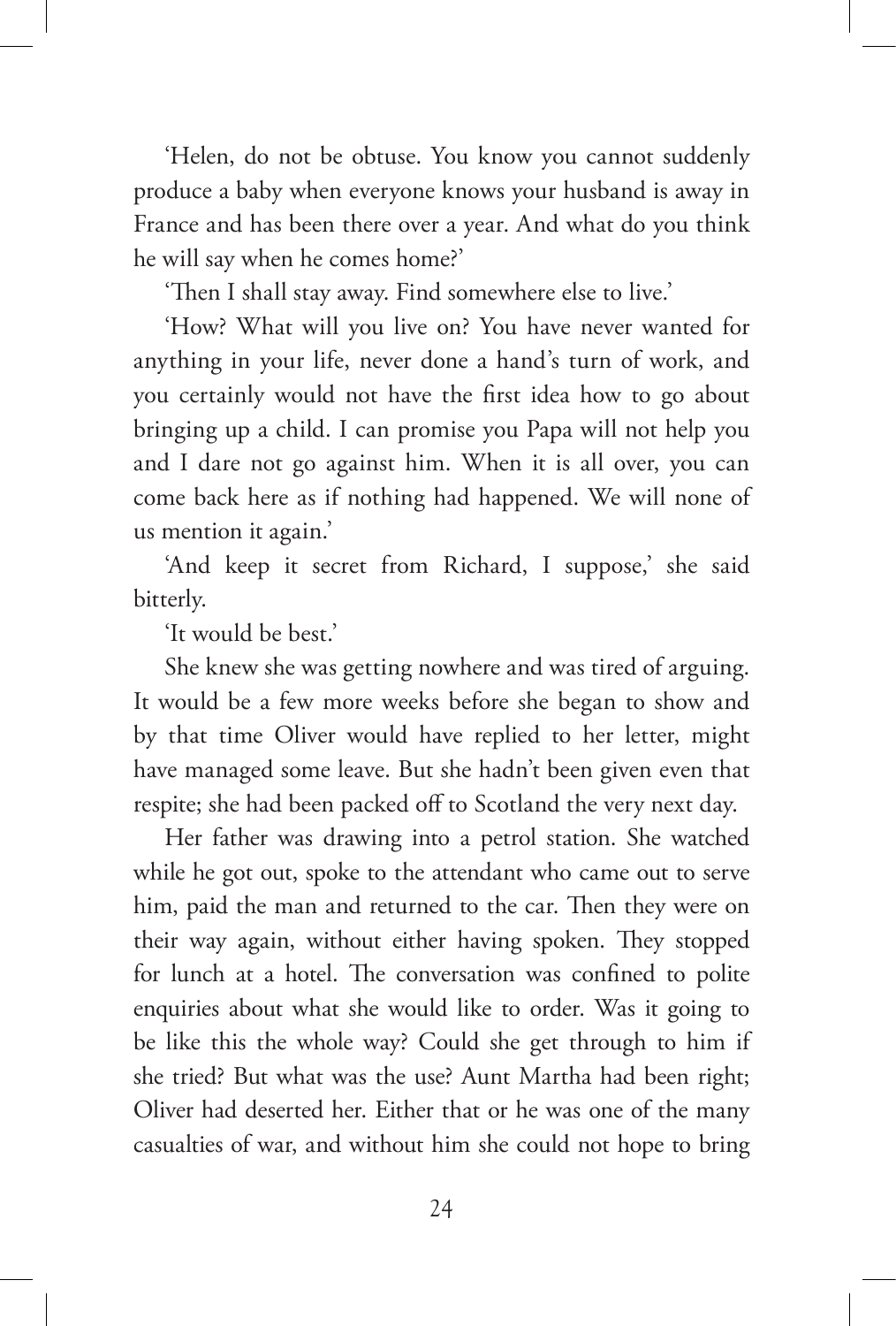up a child. It didn't matter; she didn't feel anything for it. It was an uncomfortable lump that wouldn't let her sleep at night, that made her want to go to the lavatory every five minutes. She would be glad to be rid of it. So she told herself.

They stayed in Edinburgh overnight. The hotel was luxurious, the bed far more comfortable than the hard mattress at Great Aunt Martha's, but it did not help her to sleep. They left very early the next morning and the pattern of the previous day was repeated. Helen tried to make conversation, to remark on how much warmer it was as they journeyed southwards. She wondered if they might take a little detour to go to Beckbridge, she would have liked to see her mother. But of course Papa would not do that. She could not go home until her figure was back to normal. It was late at night when they entered the suburbs of London and it was then she began to wonder where this hospital was. It was another half hour before her curiosity was satisfied.

They drew up outside a dingy red-brick building in a part of the city she had never been in before. Her father got out and fetched her case from the boot. 'Come along,' he said. 'I want my bed even if you don't.'

Stiff with sitting for so long, she clambered awkwardly from her seat and followed him up the steps. A plaque on the wall announced it was the St Mary and Martha Clinic. They entered a gloomy hall, lit by gaslight. There was a desk and a bell, which he picked up and rang vigorously. It was answered shortly by a young girl in a grey uniform to whom he gave the name of Lord Warren and told her the matron was expecting him. While she was gone he turned to Helen. 'You are to be known as Mrs Jones, please remember that.'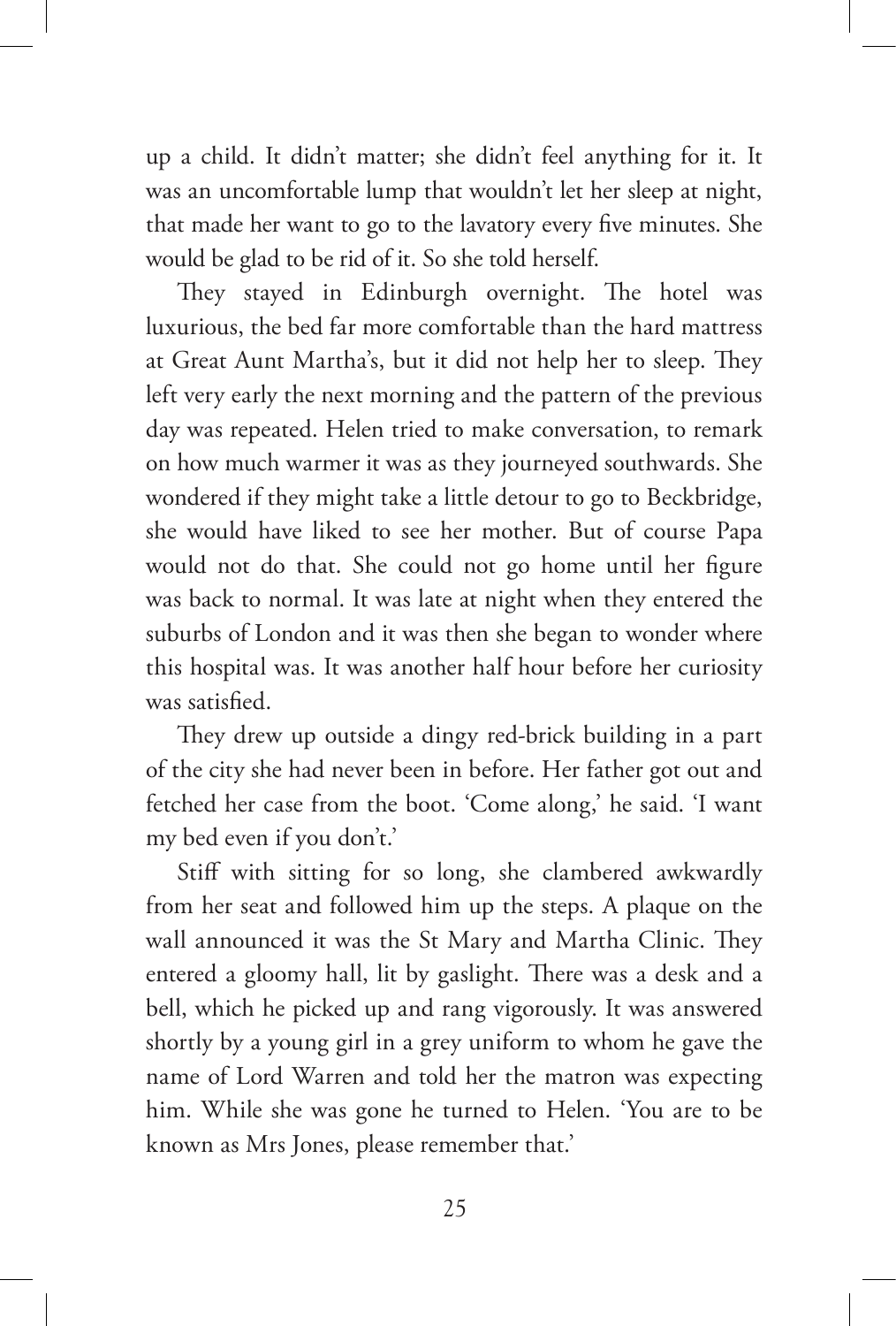She nodded, not caring what she was called. She didn't like the smell of the place, nor the strange cries coming from its interior. For the first time she began to be afraid of the ordeal to come. 'Are you going to leave me here, Papa?'

'Yes, of course. What else did you expect? I'll go to my club tonight and then I'm going home. When I hear from Matron that it is all over, I shall return for you.'

If he had been going to say more, he did not, because Matron was hurrying towards them. 'Do not address me as Papa,' he murmured.

Matron was fat. She wore a navy blue dress and a wide belt that seemed to cut her in two. Her hair was scraped back beneath a starched cap. 'My lord, please come this way. Would you like some refreshment before you go?' She ignored Helen, who trailed behind them, weariness in every bone of her body, the fight gone out of her. She longed for her mother.

The matron conducted them to an office where the particulars of her pregnancy were noted. She had been sick early on but otherwise had kept well. The doctor she had seen in Scotland had said there was no reason to expect complications; she was young and well nourished.

'And the expected date is the middle of March, I understand?'

 $v_{\text{ee}}$ 

A servant arrived with a tea tray but Helen was not offered any of it. She was handed over to a nurse to be conducted to her room. She turned back to her father, wanting to say goodbye, had his name on her lips when she remembered his stricture that she should not address him as Papa. He had not said so but she guessed he was pretending she was a servant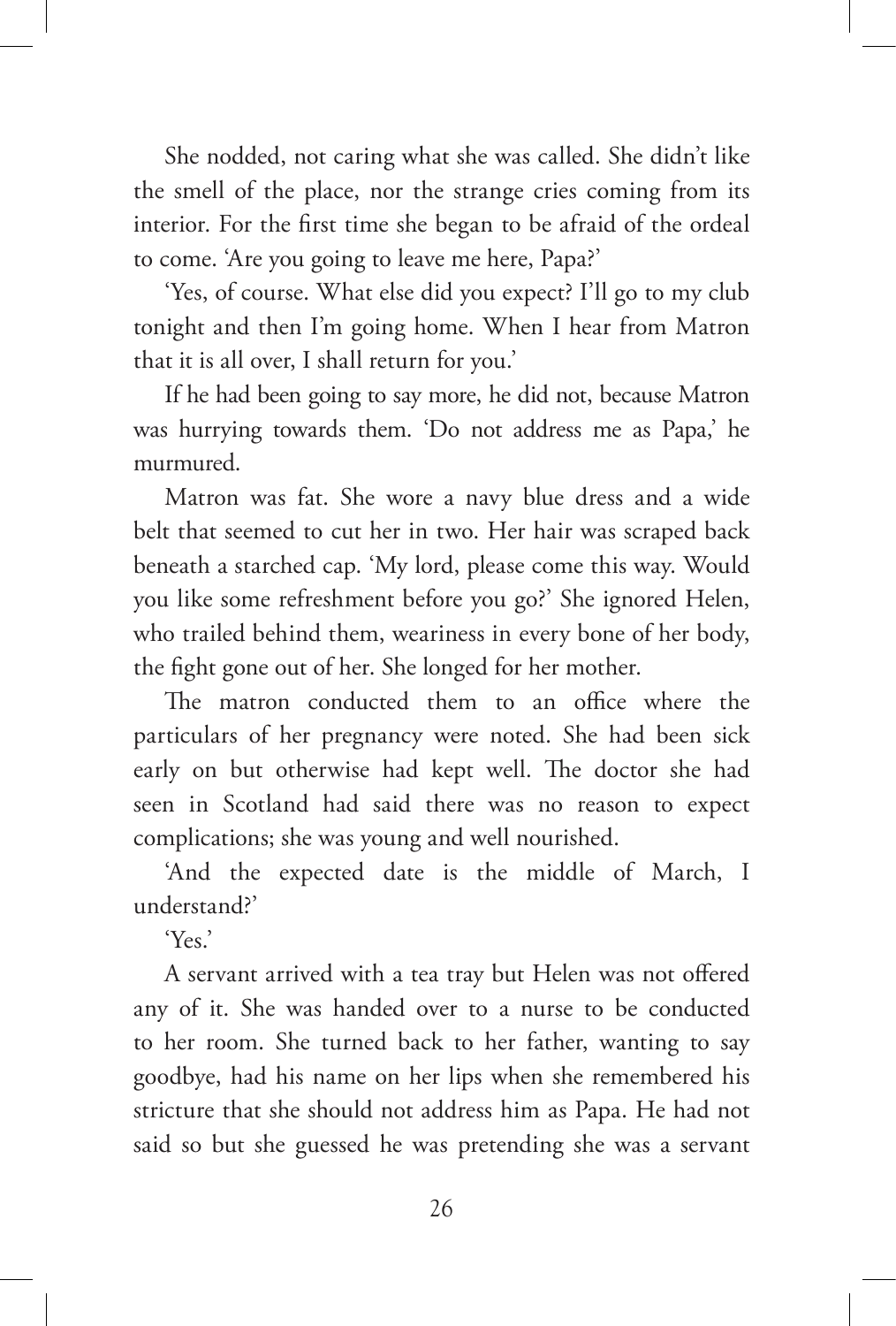for whom he felt some responsibility. For a second her spirit returned. She straightened her back. 'Goodbye, my lord. Please remember me to her ladyship.' Then she followed the nurse.

Normally patients would not arrive so far in advance of their due date, but her father had not wanted to risk her giving birth in Scotland or on the way to the clinic. She had her own room and was expected to remain in it and take her meals in solitary splendour. That palled after the first day and she asked to be given something useful to do. She was allowed to help the other patients, those who had already given birth, taking them their meals, fetching glasses of water, talking to them. They were mostly young, unmarried and ill-educated. Some had even been ignorant of what was happening to them until their bodies began to swell. Some had been raped, some abused by male relatives. She was appalled. Not one seemed to have a loving partner and not one expected to take their infants out with them. And the nurses were far from sympathetic. What had her father – the man who had given her life, had nurtured her through childhood, a loving, if strict, disciplinarian – brought her to?

Helen's baby, a lovely dark-haired girl, was born in the early hours of the morning of the fifth of March, ten days earlier than expected, and put into her arms. She fell instantly in love with her. The fact that Oliver had deserted her didn't seem to matter any more. She wanted to keep her. She helped bathe and dress her in the little garments she had made for her and was allowed to give her a feed. The pull of the baby's mouth on her breast set her weeping again and strengthened her resolve. This tiny child was hers and she'd be damned if she would give her up. She would call her Olivia.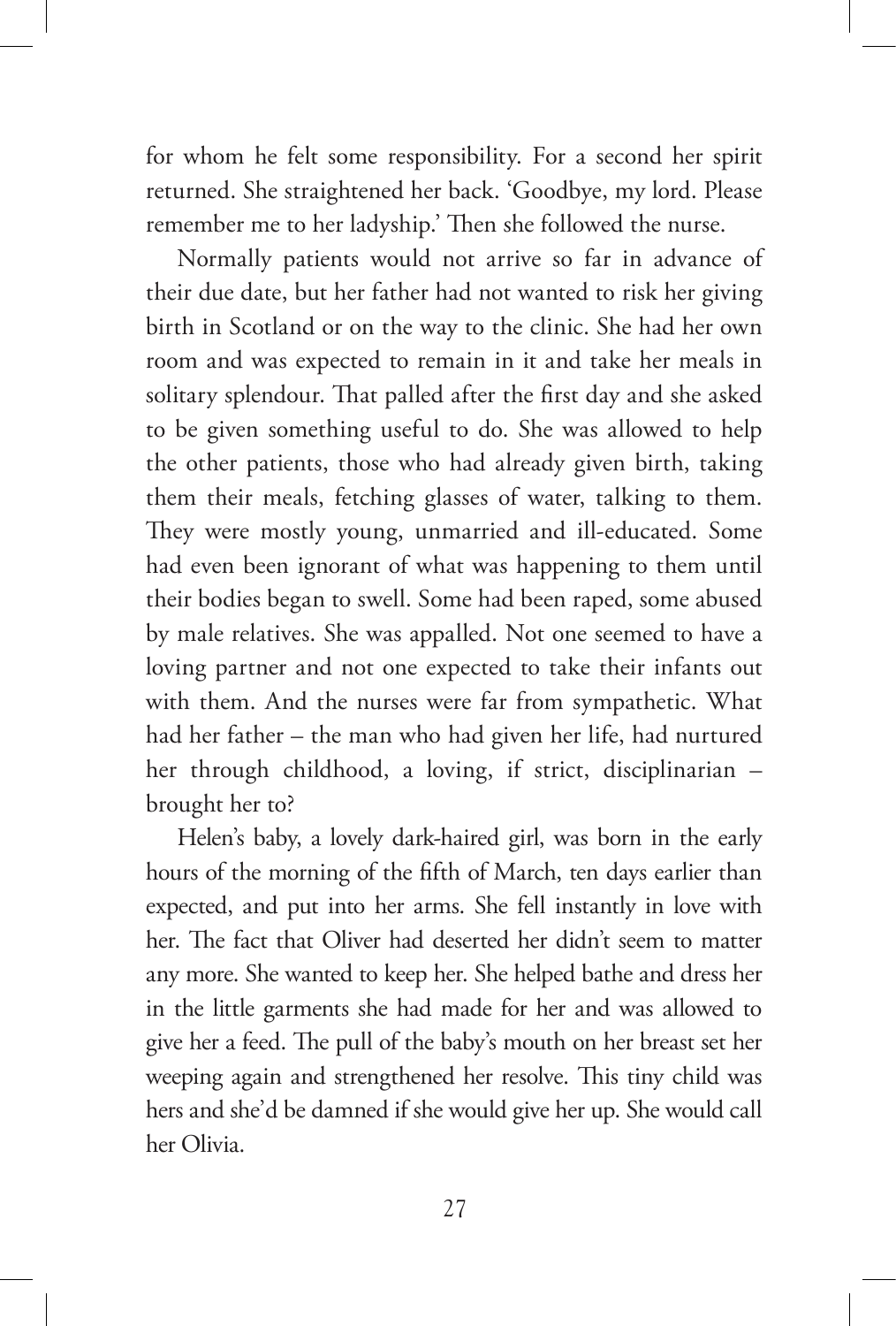It was a resolve she was not allowed to keep. Her parents came the very next day to fetch her home. She was so pleased to see her mother she burst into tears and held out her arms. Her mother hugged her. 'Hush, my child, it's all over now.'

'No, it isn't. Look at her, Mama.' She pointed to the crib beside the bed. 'Just look at her. Tell me you don't feel something. She is your grandchild, for God's sake.' Instead of looking at the baby her mother looked at her father, but he was sternly implacable. Helen reached out and plucked Olivia from her cot and cradled her in her arms. 'Look, Mama. See what huge blue eyes she has. And she has such a strong grip. Look.' Helen lifted her hand to show the baby's hand closed tightly around her little finger. 'She is mine, my flesh and blood. I love her with all my heart. I cannot give her up. Don't ask me to, please.'

'Helen, don't be silly,' her father said, while her mother looked as if she was going to cry. Unable to bear the pain she knew her daughter was experiencing, not daring to share it, she turned away.

The nurse who had helped at the confinement entered the room. 'Everything has been arranged, sir. Doctor Goldsmith would like to see you in Matron's office before you go. There are one or two details he needs to go over with you. I'll take the child.' She went to take the baby from Helen.

'No, you don't!' Helen screamed at her. 'You can't have her. She's mine.'

'Helen,' her mother begged. 'Please…'

'Tell them. Tell them I'm going to keep her. Tell them I withdraw my consent.' She was hanging onto the child so tightly the infant began to wail and the nurse looked helplessly at her father.